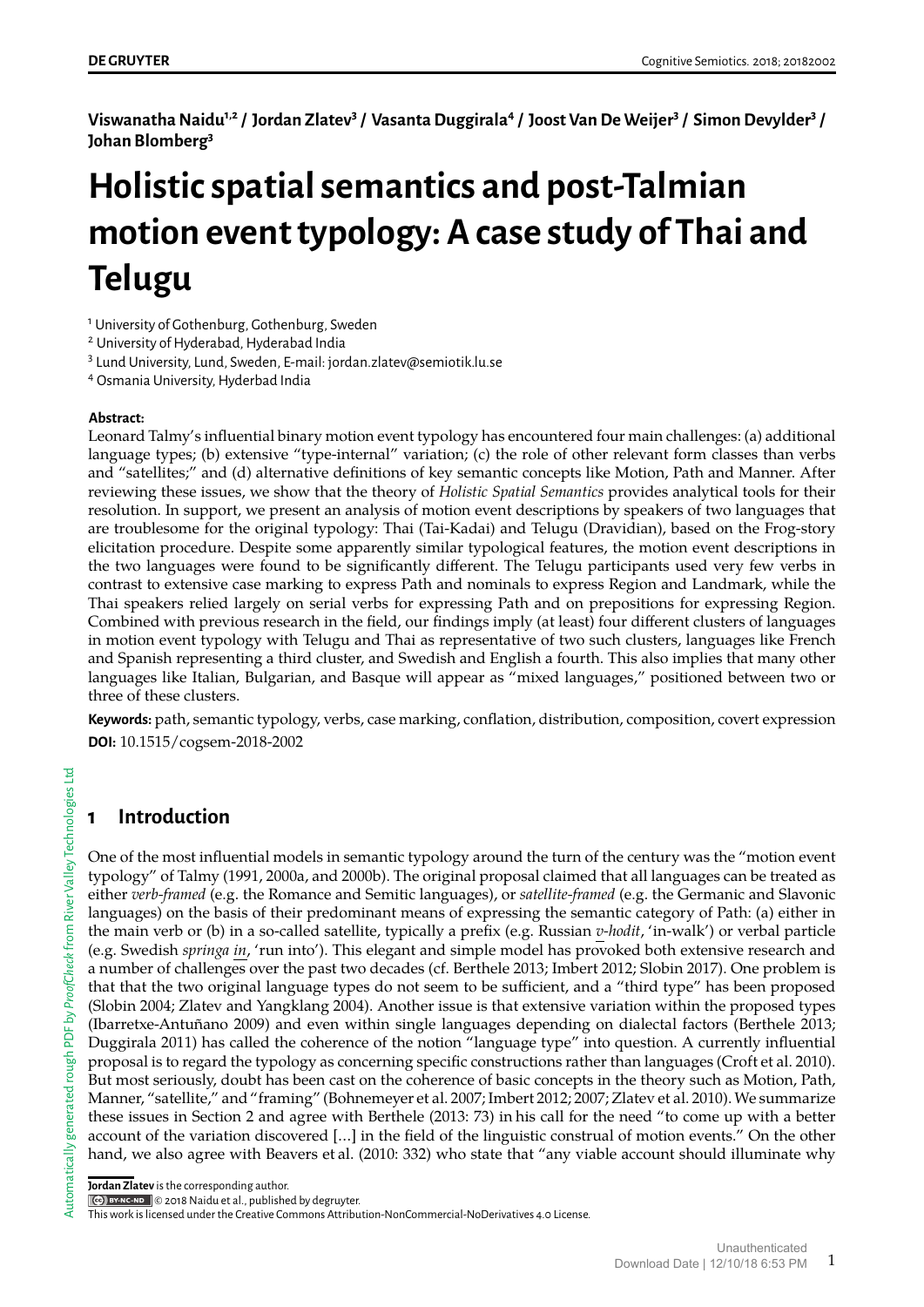Talmy's typology is so close to being right," given that it has appeared, at least temporarily, as such a useful tool in the analysis of cross-linguistic variation in motion expression. In this sense, current work on motion event semantics can be regarded as "post-Talmian:" the field is both indebted to the model and agrees that a more adequate theory is called for.

In this spirit, the theoretical framework of *Holistic Spatial Semantics*, henceforth HSS (Zlatev 1997 and 2003; Fagard et al. 2013; Blomberg 2014) described in Section 3 builds on Talmy's insights while providing a more extensive and rigorously defined set of categories of motion semantics as well as of possible ways in which they may be expressed across languages. Thus, it offers a way to address the issues of the original model mentioned above.

To demonstrate its validity, we here examine data from two languages that have been challenging for motion event typology. One of these is Thai (Tai-Kadai, Thailand), which along with other serial-verb languages has been attributed to a third "equipollently-framed" language type (Slobin 2004) where the categories of Path and Manner are expressed in forms with equal grammatical status. The other is Telugu (Dravidian, India), which has also been typologically puzzling, with features such as Path verbs like *bayaʈa paɖu* 'exit,' but also Manner verbs used in constructions that imply "boundary crossing" as in (1) — uncommon for more typical "verbframed" languages like Turkish (Özcaliskan 2013) — and extensive use of case-marking (Naidu and Duggirala 2011).

#### $(1)$

| $\mathbf{v}$              |                                             |                              |          |
|---------------------------|---------------------------------------------|------------------------------|----------|
| pillavaadu<br>boy[NOM.SG] | skuulu-loo-ki<br>school-in-DAT <sup>1</sup> | parigettaa-du<br>run.PST-AGR | (Telugu) |
|                           |                                             |                              |          |

'The boy ran into the school.'

Given the extensive variation in the expression of motion events, it has become mandatory to complement the use of native-speaker intuitions with the analysis of language use, either spontaneous or elicited. For this purpose, we analyze elicited "frog stories" (Berman and Slobin 1994) from 10 adult speakers per language, allowing us to perform a qualitative and quantitative comparison in the descriptions of motion events in Telugu and Thai. In Section 4, we describe the methodology of our empirical study and our major findings. To anticipate, while on the level of semantic *types* (categories) the motion event descriptions of the two languages may appear similar, we find major differences on the quantitative level of *instances* of categories and constructions used. On closer inspection, these differences make perfect sense given the prevalent grammatical constructions in each language: serial-verb constructions (Thai) and case-marking (Telugu). In Section 5, we conclude by summarizing how well we have fulfilled our aims: (a) to present HSS, a relatively less-known theoretical framework for the analysis of space and motion semantics, to a broader audience; (b) to demonstrate its ability to address key issues in the field; and (c) to provide illuminating qualitative and quantitative analysis of lesser studied languages such as Telugu and Thai.

# **2 Problems with Talmy**'**s binary typology**

As pointed out in the introduction, empirical, theoretical and conceptual/definitional challenges for the Talmian typology have been accumulating over the past two decades, leading "from a dichotomy to cacophony" (Imbert 2012: 248). We may group these issues in four categories, formulated as questions. In the review, we consider these both as problems for the original model, and as motivations for an alternative. In Section 3, we show how our theoretical framework provides answers to these four questions.

## **2.1 How many language types?**

Some, though by all means not all, Germanic and Romance languages have served as "prototypes" or "templates" for the original typology (Imbert 2012: 252). Indeed, if one were to localize the expression of Path, or rather *translocation* (see Section 2.4), in a single item, this would be the particle/satellite *in* ('in') in the Swedish example (2) and the verb *entrer* ('enter') in the French example (3). Conversely, the semantic category Manner (of motion) is expressed in (2) in the verb *springa* ('run'), while relegated to an optional participle *en courant*  $('running')$  in  $(3)$ .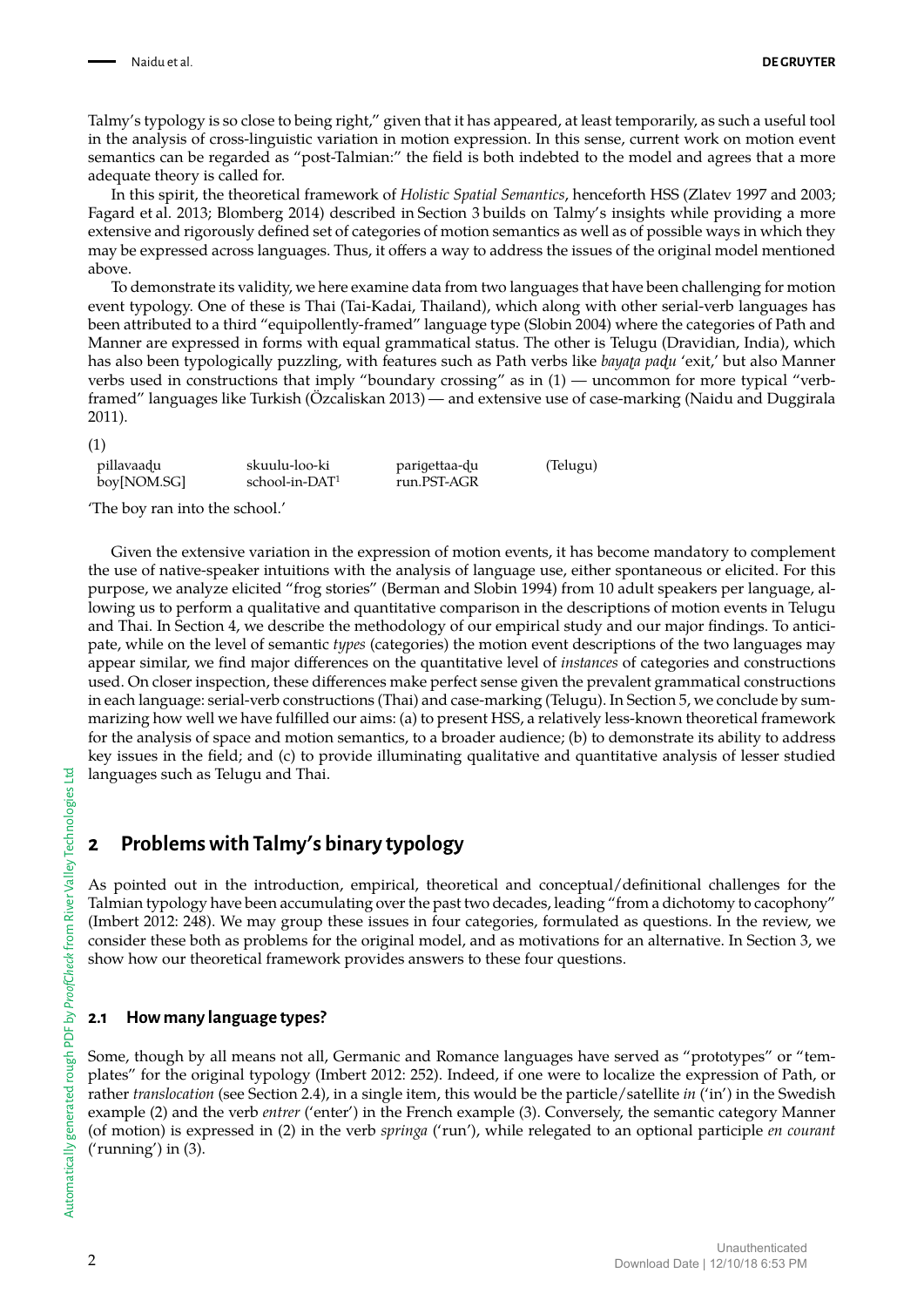| (2)<br>Sven<br>Sven | sprang<br>run.PST         |                     | in<br>in(PRT) | ĺ<br>in(PREF) |       | rumm-et<br>room-DEF    | (Swedish) |
|---------------------|---------------------------|---------------------|---------------|---------------|-------|------------------------|-----------|
|                     | 'Sven ran into the room.' |                     |               |               |       |                        |           |
| (3)                 |                           |                     |               |               |       |                        |           |
| Pierre<br>Pierre    | est<br>AUX                | entré<br>enter.PST- | dans<br>in    | la<br>DEF     | pièce | en courant<br>run.PTCP | (French)  |
|                     |                           | <b>PTCP</b>         |               |               | room  |                        |           |

'Pierre entered the room running.'

When a wider sample of languages was considered, this simple pattern became questionable. In serial verb languages like Thai (Zlatev and David 2003; Zlatev and Yangklang 2004) and Ewe (Niger-Congo) (Ameka and Essegbey 2006 and 2013), both Path and Manner are expressed by full verbs, none of which are subordinate, with Manner typically preceding Path, as shown in (4) and (5).

| (4)    |     |       |         |     |      |        |
|--------|-----|-------|---------|-----|------|--------|
| priida | wîn | khâw  | pay/maa | nay | hôn  | 'Thai) |
| Priida | run | enter | go/come | ın  | room |        |
| $\sim$ |     |       |         |     |      |        |

'Priida ran into the room, away from/towards the speaker.'

| (5)               |            |           |                                       |                            |       |
|-------------------|------------|-----------|---------------------------------------|----------------------------|-------|
| é-tá<br>3SG-crawl | dο<br>exit | le<br>LOC | $x$ $\bigcirc$ -a<br>building-<br>DEF | me<br>containing_region_of | (Ewe) |

'S/he crawled out of the room.' (Ameka and Essegbey 2006: 394)

In addition, Thai serial verb phrases like the one in (4) also show the need to distinguish between Path verbs like *khâw* ('enter') and Deictic verbs like *pay* ('go') and *maa* ('come'), the latter always appearing in the last position in the verb complex (Zlatev and Yangklang 2004) $^2$ , and in some cases used in their grammaticalized senses as markers of perfective aspect (Thepkanjana 1986). This is apparently very similar to the way motion events are expressed in Mandarin Chinese (Chen and Guo 2009). However, it is possible that Path expressions like Mandarin *guò* 'pass' have undergone a degree of grammaticalization when they appear in contexts like (6a), as opposed to when they appear as independent verbs, as in (6b), prompting Talmy (2009) to argue for their status as "satellites" in the first case.

| (6a)          |             |                                                         |                    |                    |            |
|---------------|-------------|---------------------------------------------------------|--------------------|--------------------|------------|
| taa<br>she/he | zŏu<br>walk | guò<br>pass                                             | le<br>PRF          | goong-yuán<br>park | (Mandarin) |
|               |             | 'She/he walked past/across the park.' (Talmy 2009: 398) |                    |                    |            |
| (6b)          |             |                                                         |                    |                    |            |
| taa<br>she/he | guò<br>pass | le<br>PRF                                               | goong-yuán<br>park |                    | (Mandarin) |

'She/he was observed to pass the park as part of a longer time.' (Ibid.)

Still, serial verb languages have been troublesome for the binary typology. Grouping them together with those in which Manner and Path form lexical compounds, as in Athabascan (Dené-Yeniseian, Canada), Slobin (2004 and 2006) made the case for a third language type, which he called *equipollently-framed*, alluding to the equal grammatical status of Path and Manner in such languages.

But why stop at three types? As we show in this article, case-marking on the noun phrases (expressing what Talmian typology calls the "ground element" and what we refer to as Landmark, see Section 3) is the dominant way of expressing Path in Telugu, and possibly all languages with locative case systems, such as the Finno-Ugric languages. Since case markers are clearly not "satellites" to the verb (see Section 2.3), that would seem to imply that we have a fourth language type that we could call "case-framed" (Zlatev et al. 2015).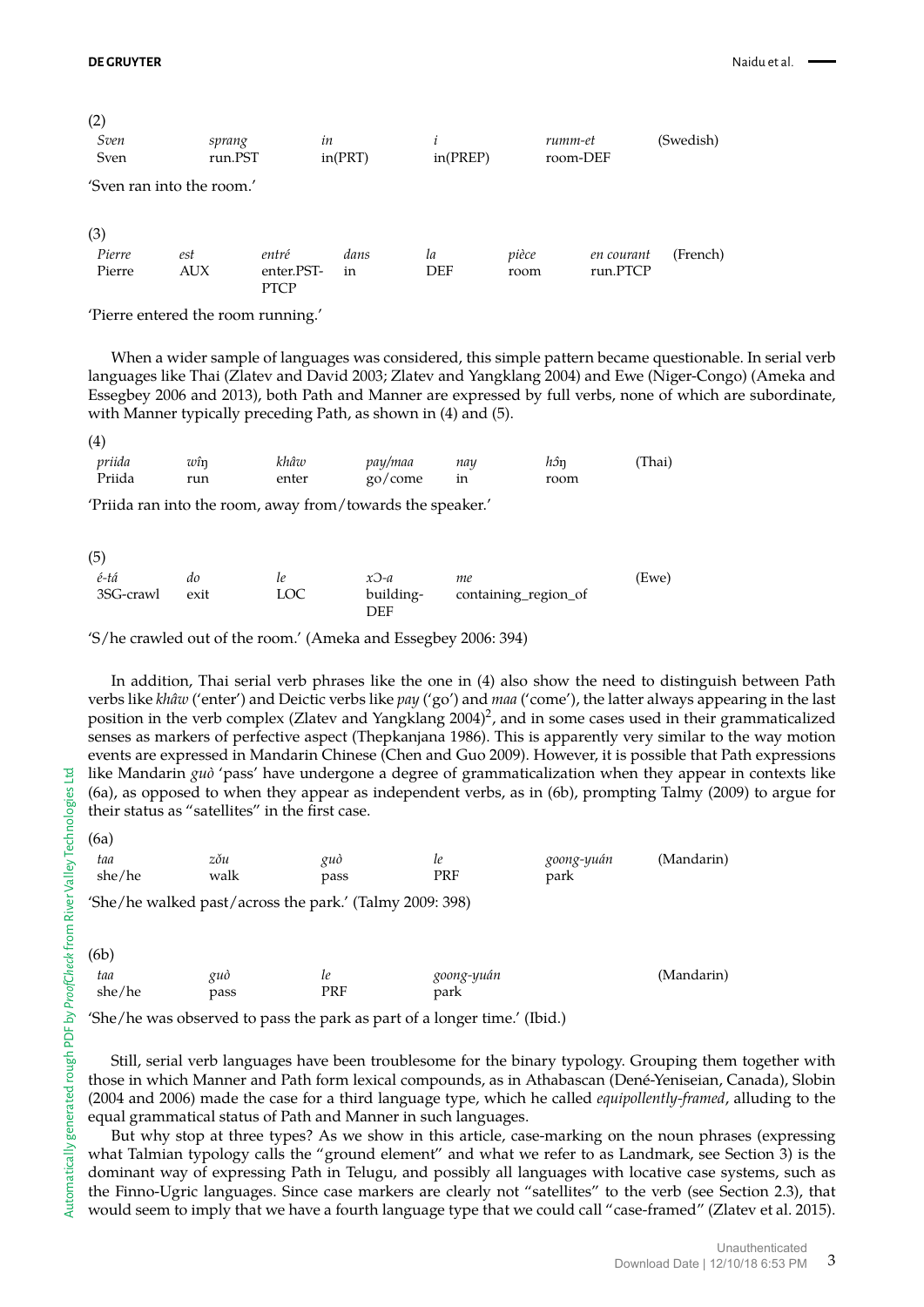Imbert (2012) mentions, with a touch of irony, the possibility of an additional type: "voice-framing." In Tagalog (Austronesian), the difference between 'walk on the bridge' and 'walk to the bridge' is expressed in verbal morphological markers for grammatical voice, with reference to unpublished work by Jean-Michel Fortis and Benjamin Fagard. In sum, the original binary typology of languages appears to be too limited to capture the dimensions of variation across the world's languages.

## **2.2 Language types or construction types?**

One option to this conundrum has been to state that the typology applies not to languages as such, but to specific constructions within them. Following Aske's (1989) early observation that some languages like Spanish strongly prefer Path-verbs in the description of *boundary-crossing* (Slobin and Hoiting 1994) events but have no problem using Manner verbs like *courir* ('run') if the boundary is not traversed, this parameter has received much attention in the literature (e.g. Özcaliskan 2013; Fagard et al. 2013). Talmy (2000b: 64) proposed treating this in terms of a "split system" in an analogous way to how some languages use either accusative or ergative alignment in different constructions (DeLancey 1981; Garrett 1990).

But since all languages may end up as being more or less "split," with some constructions preferring Path verbs while others preferring Manner-verbs and satellites, as well as other kinds of mapping patterns between the expression and meaning planes:

One may suggest that a typology of Path expression should not aim to classify languages into discrete framing types, but to classify *strategies* adopted in languages for the expression of Path; such strategies rely on a *morphosyntactic tool box*, a set of *constructions* which allow a variety of expressions and also constrains such variety. (Imbert 2012: 253)

Croft et al. (2010) analyze the two Talmian types in terms of such constructions, and in addition point out the existence of *symmetrical framing* (corresponding to Slobin's notion of "equipollently framed"), and *double framing*, when Path is expressed in more than one element in the utterance. As we note in Section 3, this is a strategy that is widely spread across languages, qualifying as one type of *distributed expression* in HSS.

Still, re-formulating the typology in terms of construction types is not inconsistent with seeing combinations of such types as coalescing into language types, given that languages may be regarded as *structured* inventories of constructions (Barðdal 2013; Langacker 1987; our emphasis) with yet to be determined patterns of constructional co-variation. As often quoted, "it should be remembered that typological characterizations often reflect tendencies rather than absolute differences between languages" (Berman and Slobin 1994: 118), and it is not impossible to use the constructional approach to specify such typological "tendencies" in a more precise manner. Berthele (2013) has a much more radical proposal, arguing that any notion of *language* — distinct from actual language use — is reificational and thus that labels like "French," "English," or "Atsugewi" actually refer to bundles of regionally, sociologically, and stylistically stratified usage patterns. On this take, researchers should rather pay attention to the variability within each spatial semantic category across language varieties instead of focusing on either language types or implicational universals. One could argue that this is a rather extreme position and between it and that of "discrete" language types there is a space of possibilities that needs to be explored.

# **2.3 Form classes beyond** "**verb**" **and** "**satellite?**"

Another way in which the initial typology has been found deficient is in the need to consider other form classes (i.e. lexical and grammatical, free and bound morphemes) that participate in the constructions that express motion events. The original duo of "verb" and "satellite" very soon turned out to be insufficient, or else the notion of "satellite" was extended beyond all proportion. Ever since it was first introduced by Talmy (1985: 102), the construct *satellite* has been contrasted with that of *preposition* (or adposition more generally) in straightforward grammatical terms: "any constituent other than a nominal or prepositional phrase complement that is in sister relation to the verb root" (Talmy 2000b: 222). For example, in the Swedish example (2) *in* ('in') is a verb-particle, which both by prosodic and syntactic criteria forms a constituent with the verb *springa* ('run'). On the other hand, the preposition *i* ('in') clearly forms a prepositional phrase with *rummet* ('the room'). However, not all languages (or constructions) allow such a clear separation, including English, where the corresponding motion event sentence (7) appears to blend particle and preposition in a single form (*into*), at least in writing.

(7) *John ran into the room*.

[Automatically](http://rivervalleytechnologies.com/products/) generated rough PDF by *ProofCheck* from River Valley Technologies Ltd Automatically generated rough PDF by ProofCheck from River Valley Technologies

모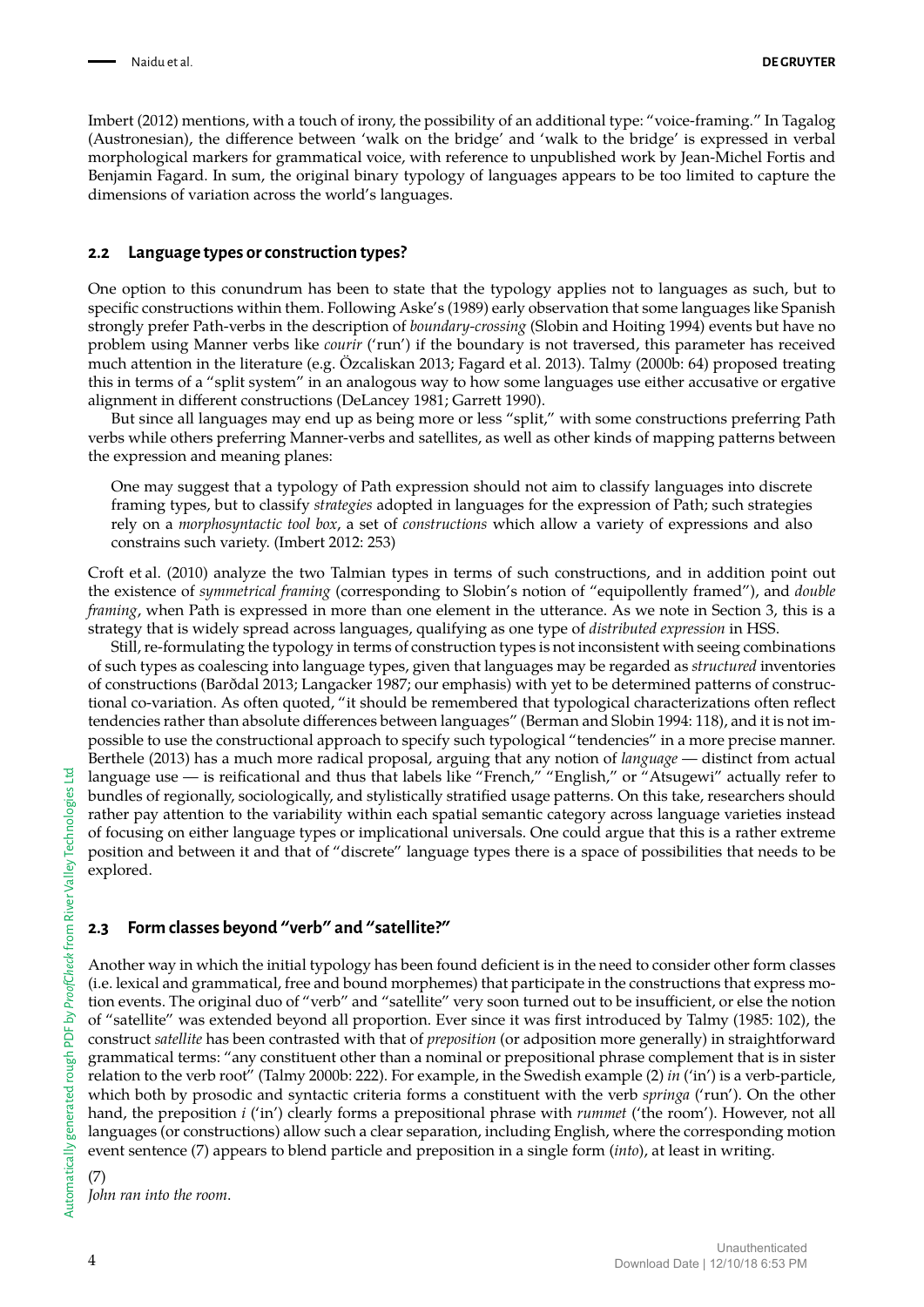Thus, in line with the binary nature of the original typology, some authors generalized the notion of satellite to any "more grammatical element such as preverb, particle or adposition" (Imbert 2012: 239) or even beyond that to adverbs, and just about anything else but verbs. $^3$  Imbert defends such an obvious overgeneralization by arguing that Talmy had over the years used the notion of satellite ambiguously, that is:

in two different senses, which led to confusion and arguments over the clarity or even the 'usefulness' of the notion. He used the term 'satellite' to designate a type of construction (S-framed construction), and also to designate a type of surface element (such as preverbs or particles) (ibid.: 240).

If so, then such ambiguity is in need of resolution as it makes little sense to conflate verbal *prefixes* and *particles*, on the one hand, with *adpositions* and *case markers* that clearly form a constituent with the (Landmarkexpressing) noun phrase, on the other.

Considering a number of different form classes, Ibarretxe-Antuñano (2009) found considerable differences in the way the categories Path and Manner are expressed, based on data from Frog-stories in 20 different languages. Specifically, languages such as Basque that allow more elaborate Path encoding (with up to three "ground elements" (Landmarks) per clause, as in the English example in (8)) usually make use of *prepositions, case-marking*, and *adverbial suffixes* as well as deictic verbs such as *come* and *go* (which we analyze as expressing Direction rather than Path, see Section 3).

(8)

*She ran out of the house* (Source) *to the neighbor* (Goal) *across the street* (Middle).

While acknowledging the important role of verbs as the single obligatory lexical category that encodes Path or Manner components of motion, Beavers et al. (2010) emphasize the broad scope of lexical and grammatical resources in the specification of motion events, such as those mentioned above, including serialization as in (4–6), but also additional form classes like *aspectual affixes, compounding*, and *ideophones*. The latter are a very productive strategy for expressing Manner of motion in languages like Basque (Ibarretxe-Antuñano 2004) and Japanese (Slobin 2004) and are also present in Telugu (9) and Thai (10).

| ×                      |   |
|------------------------|---|
| ×<br>I<br>۰.<br>٧<br>v | ٦ |

 $(10)$ 

| abbaayi     | adavi-loo-ki  | daba dabaa | parigedutuu | ve]]aa-du  | (Telugu) |
|-------------|---------------|------------|-------------|------------|----------|
| boy[NOM.SG] | forest-in-DAT | ideophone  | run-PTCP    | go.PST-AGR |          |
|             |               |            |             |            |          |

'The boy went to the forest, running quickly.'

| (1V)    |     |                              |     |     |     |          |        |
|---------|-----|------------------------------|-----|-----|-----|----------|--------|
| kràdòot | lon | tuum                         | lon | pay | nay | lamthaan | (Thai) |
| jump    |     | stumble ideophone descend go |     |     | ın  | creek    |        |
|         |     |                              |     |     |     |          |        |

'(He/she) jumped stumbling down loudly into the creek.'

In sum, as the "database" of analyzed languages and constructions increased, more and more different kinds of form classes have been found to encode different elements of motion semantics. Schematically, we can group these into (a) verbal and ad-verbal forms (verbs, prefixes, particles, adverbs) and (b) nominal and ad-nominal (nouns, adpositions, case-markers), since one broad dimension in which languages may be expected to differ is in their *relative* preference of one or the other set of form classes (see Wälchli 2001), a hypothesis that we test with respect to Thai and Telugu in Section 4.3. Further, a class that does not fall in either of these groups is that of ideophones (Dingemanse 2012; Ibarretxe-Antuñano 2017).

## **2.4 What are the** "**constituents**" **of a motion event?**

Finally, we come to the most serious problem with the Talmian model, since without clear definitions of the concepts that constitute a motion event — those that are expressed using various form classes (2.3) and constructions (2.2) across languages  $(2.1)$  — it becomes doubtful that any clear comparison can be made. There are many indications that such definitions have been lacking. For example, in the review article that we quoted earlier, Imbert (2012: 254) writes that:

[...] the notion of Path itself is not consensual; it has received different analyses and does not always cover the same scope: should it refer both to translocation and location, or just translocation? Should it incorporate other conceptual elements such as Deixis?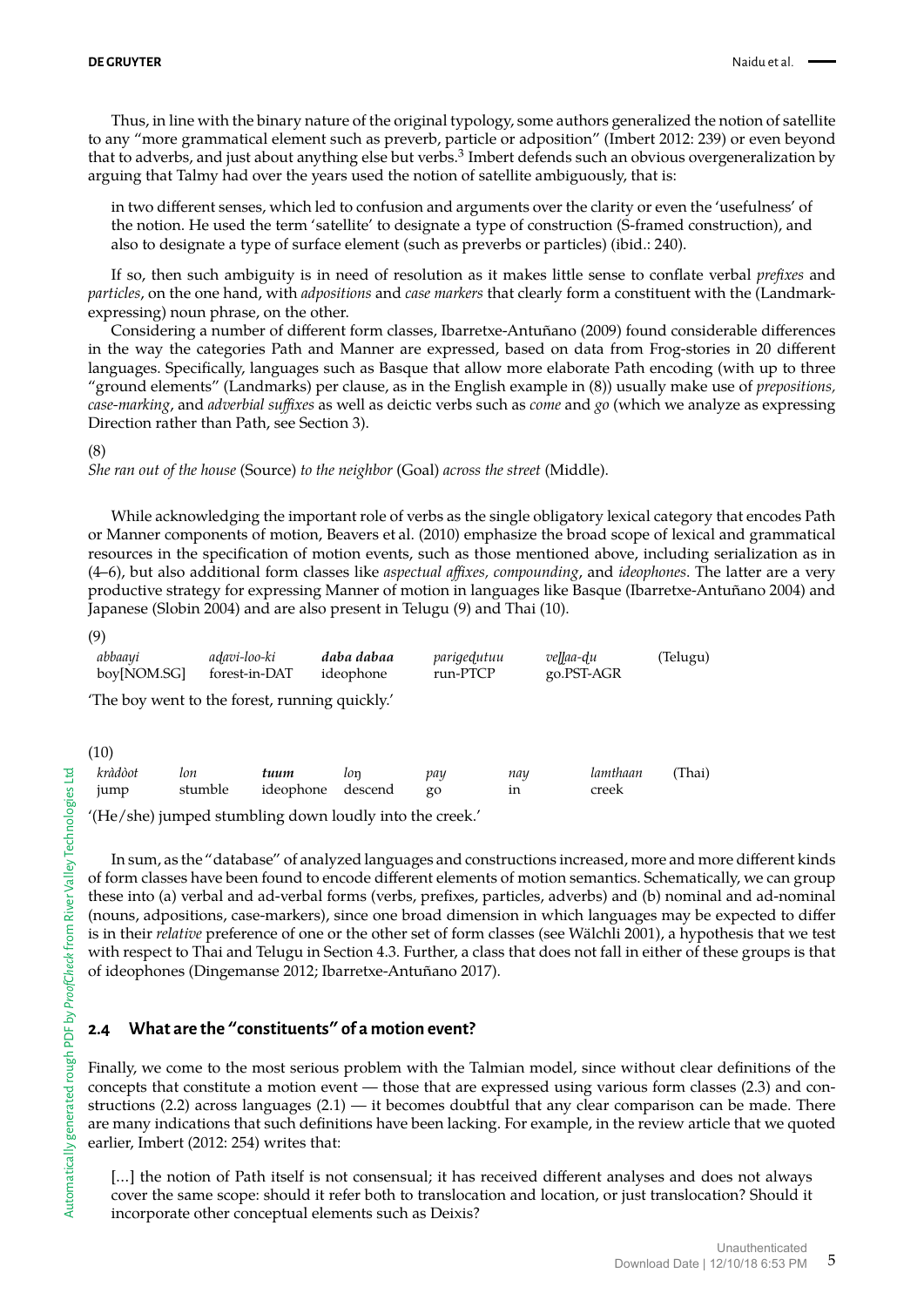The same can be said for all other categories as well. Starting from the most general, Talmy (2000b: 162) characterizes a *Motion event* as "a situation containing motion or the continuation of stationary location," thus underspecifying whether the denoted situation involves motion or not. This then is divided into four semantic elements: *Motion, Figure, Ground*, and *Path*, and in addition a "co-event" that most often specifies *Manner* or *Cause* of motion (or "locatedness," if the situation is static). Of these, only the notion of Figure (i.e. the entity that undergoes motion) has been unambiguous.

Motion is supposed to express the presence or absence of (actual) motion, and while the case of stasis is relatively clear, there are many different kinds of motion. Talmy made the difference between *translational motion*: "an object's basic location shifts from one point to another in space" and *self-contained motion*, where "an object keeps its basic or 'average' location" (Talmy 2000b: 35) and emphasized that the binary typology is concerned with motion only of the first kind. However, it has not been fully clear what this distinction amounts to and what is meant by "basic location," as there are persistent conflicting opinions on, for example, what kind of motion is involved in (11). In relation to the park as a whole, Mary does not change her basic location, but from the point of view of some imaginary observer, she does.

#### (11)

*Mary is jogging in the park*.

Further, Talmy juxtaposes the Gestalt psychological terms "figure" and "ground." While in the case of the first his use of the term is appropriate, this is hardly the case with respect to the latter, which in Gestalt psychological terms is to be an un-differentiated background for the standing-out figure (e.g. Wagemans et al. 2012). While this may be the case for *the park* in (11), the noun-phrases in, for example, (8) specify source, goal, and middle "semantic roles" that do not serve as background, but rather as a secondary focus of attention. For this reason, it is more reasonable to refer to them as *landmarks*, following the terminology of Langacker (1987) and Regier (1996).

But relating a Figure to one or more Landmarks is in most cases not sufficient to specify its location or translocation. As emphasized by Jackendoff (1992), a semantic category (or "function") is needed to express a Region in relation to the Landmark entities. In (12) the prepositions *over* and *under* accomplish this, helping to express very different kinds of translocations: the motion event in (12a) takes place *on top* of the bridge, while that in (12b), in the space *below* the bridge. In addition, the figure in (12a) is in contact with the bridge, moving along its length, while in (12b), it (most likely) moves in a perpendicular trajectory. This additional semantic information is not coded explicitly, but rather inferred from the pragmatic knowledge of a plane flying under a bridge, as in an air-show. In other words, it is expressed *covertly*, in the terminology of HSS (see next section).

#### (12a)

*The car drove over the bridge*.

## (12b)

*The plane flew under the bridge*.

Further, as pointed out by Imbert (2012) in the citation above, the category Path – which is most central for the typology – has been rather unclear: should it cover static locatedness and motion without change of location (with respect to the overtly expressed Landmark) as in (11) as well as clear cases of translocation as in (12)? What about Deixis, treated often as a separate category (Matsumoto 2003), in part because it may be expressed in a separate "slot" alongside Path, not only in serial verb languages, as pointed out in Section 2.1, but also in many other languages like Japanese? In addition, sentences like (13) clearly express translocation, but do not relate this to any Landmark, but rather to a more general coordinate system — in this case involving the vertical dimension (see Zlatev 2007). Should they be subsumed under Path or not?

(13)

*The balloon is going up*.

Finally, the "co-event" notion of Manner understood as the specification of "how the figure is moving or located" (Imbert 2012: 237) has usually been left even vaguer in the literature. The *vehicle* of translocation, expressed in (12) through the verbs *drive* and *fly*, is only one possible "how" dimension, but there are many others: bodily movement (*run* vs. *crawl*), speed (*hurry* vs. *walk slowly*), general style (*determined* vs. *relaxed*), and the *shape* of movement (*straight* vs. *zigzaging*) (Ekström 2015). Slobin et al. (2014) specify some of the dimensions of Manner as far as human locomotion is concerned.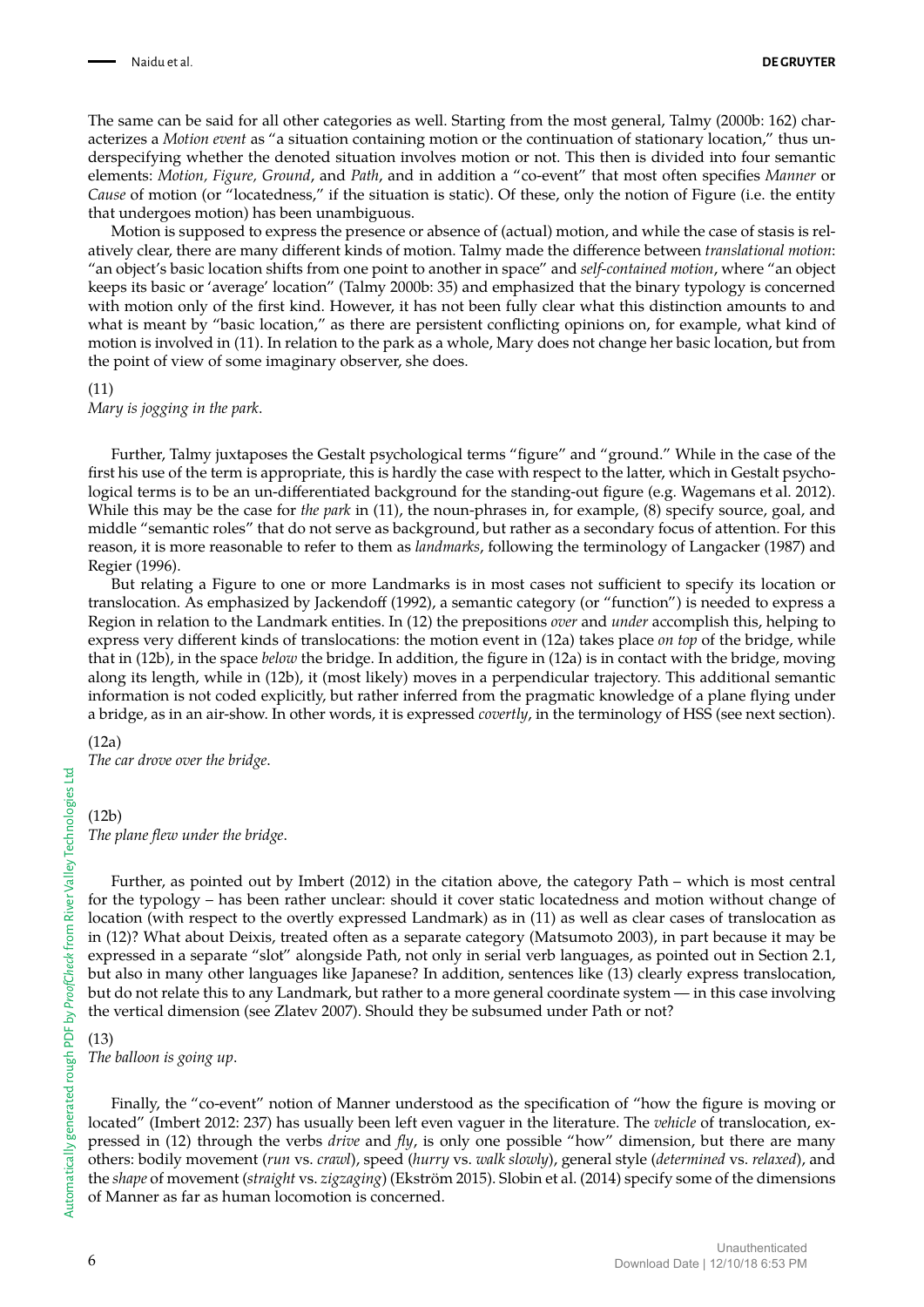## **2.5 Summary**

This section has served the double function of providing a critical literature review and at the same time summarizing four main problems with the original binary typology of motion event expression. To recapitulate, the main topics of this debate have concerned: (a) languages that do not easily fit either the Spanish-like "verbframed" nor the English-like "satellite-framed" type; (b) extensive within-type and even within-language variation, leading to the proposal to formulate the typology on the level of constructions only; (c) the inclusion of other form classes such as prepositions, case-markers, sentential adverbs, and ideophones, which are not (easily coerced into being) "satellites" or "verbs;" and (d) conceptual issues in defining the relevant semantic categories such as Path, Manner, and even Motion itself. In the next section, we describe a theoretical framework that provides answers to these issues. We hasten to add that these are not the only possible answers and we will not engage in explicit comparison with other more recent frameworks in post-Talmian motion event typology (e.g. Bohnemeyer et al. 2007; Croft et al. 2010), which would be the topic of a separate paper.

# **3 Holistic Spatial Semantics of motion events**

The theory of *Holistic Spatial Semantics* (Zlatev 1997, 2003, and 2007; Blomberg 2014; Fagard et al. 2013) was developed for the sake of exploring the semantic typology of location and translocation across languages and constructions, and to be able to address issues such as those reviewed in the previous section. Its name derives from the claim that the minimal unit of analysis in spatial semantics is the whole locative or translocative utterance, where the meaning of the parts is dependent on the whole and vice-versa. Focusing here on *translocation*, this can be defined as *change of a figure*'*s relative average position in a given frame of reference* (Zlatev et al. 2010). As the utterance is the minimal independent move in a conversation and (trans)locative utterances function as replies to where-questions (Zlatev 1997), minimal translocative utterances are, e.g. *Out, Down*, and *There*, as they can serve as replies to a question like "where are you going?" The theory aims to strike a balance between universalism and linguistic and cultural diversity by proposing a number of general semantic categories based on pre-linguistic bodily experience, but conventionalized in language-specific ways both with respect to the values these categories assume (especially the Region and Manner categories, see below) and with respect to how they are expressed in individual languages. When capitalized, we refer to semantic categories that are sedimented upon the pre-linguistic, embodied ones (Zlatev and Blomberg 2016).

How does HSS address the issues presented in the previous section? Starting with the last question concerning the constituents of a motion event (see Section 2.4), the theory claims that the following seven semantic categories are *necessary* for the analysis of spatial semantics across the world's languages.

- **1. Figure (F):** the focal entity that undergoes translocation.
- **2. Landmark (LM):** one or more physical entities (expressed by nominals) in relation to which the translocation of the Figure may (but need not be) be specified.
- **3. Region (R):** an area of space usually defined in relation to a Landmark.
- **4. Motion (M):** perceivable actual motion; else the situation is stative.
- **5. Frame of Reference (FoR):** following Levinson (2003), but generalizing to dynamic situations and the vertical plane (Zlatev 2007), there are three different kinds of FoRs:
	- (a) **Object-centered (OC)**, defined through one or more Landmarks, as in (8), (11), and (12).
	- (b) **Geocentric (GC)**, which involves relatively fixed ("absolute") reference points or axis, as expressed in (13).
	- (c) **Viewpoint-centered (VC)**, as in (14a), covering the class of motion situations anchored at a deictic center.
- **6. Direction (D):** a category expressing *unbounded translocation* can be defined, where the motion event is specified as a vector along one of the axes provided by a FoR, as shown in (14). Crucially, unlike the case of Path, there is no Landmark involved, as even in (14c), the relevant "object" is that of the Figure itself.

(14a)

[Automatically](http://rivervalleytechnologies.com/products/) generated rough PDF by *ProofCheck* from River Valley Technologies Ltd

Automatically generated rough PDF by *ProofCheck* from River Valley Technologies Ltd

*The car is coming (this way)*. FoR: VIEWPOINT-CENTERED (VC)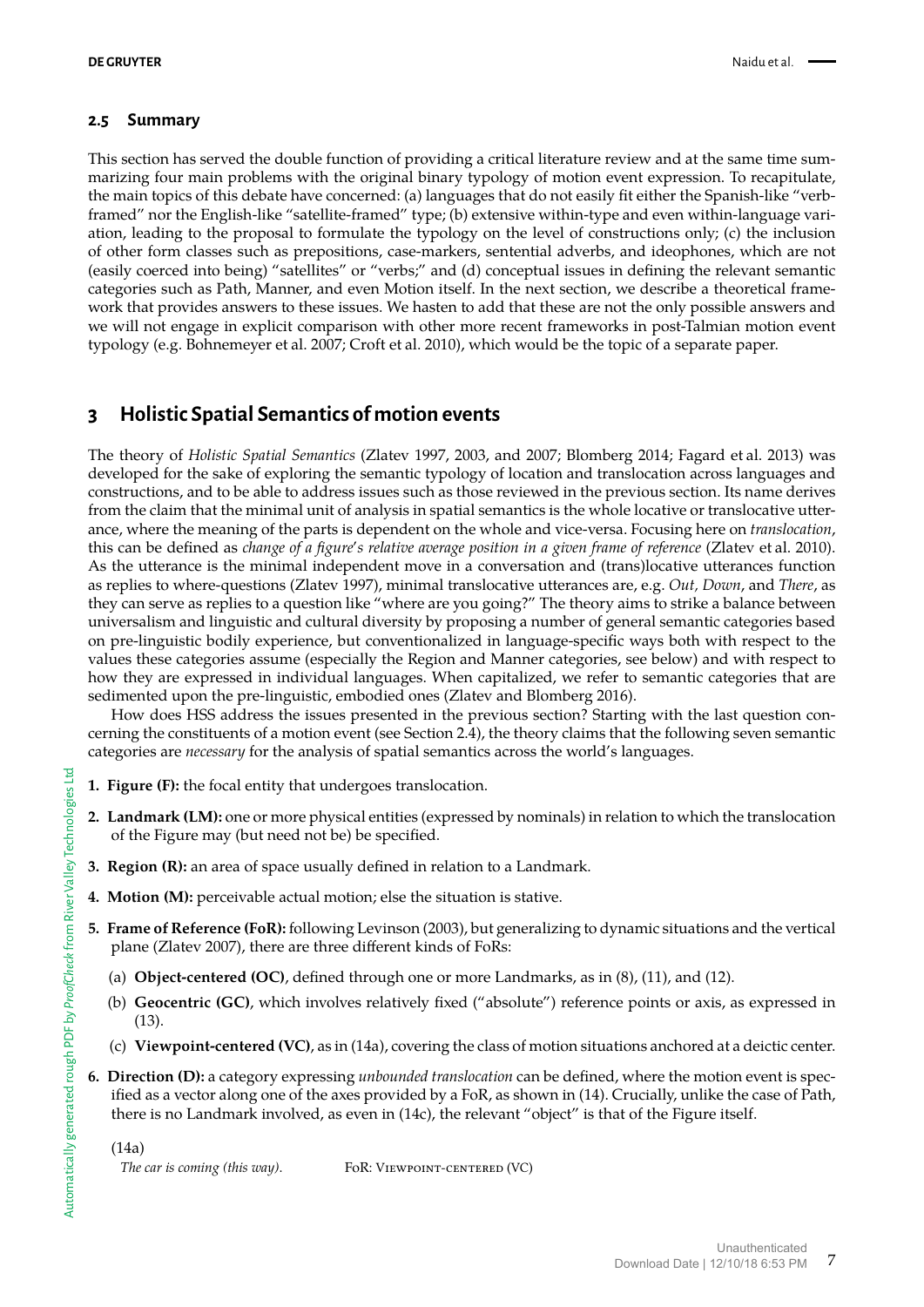(14b) The car is going north. FoR: GEOCENTRIC (GC)

 $(14c)$ The car is moving backward. FoR: Object-centered (OC)

**7. Path:** this is limited to *bounded translocation*, where a Landmark and Region are recruited to specify the Beginning, Middle, and/or End of the translocation, as shown in (15).<sup>4</sup> Thus, HSS defines the category Path similarly to that of Path-function (Jackendoff 1992) or Path-schema (Regier 1996) rather than as a fully specified trajectory (see Zlatev 2007). Also, unlike Talmy, and some earlier formulations of the HSS theory (Blomberg 2014; Zlatev 2003) we here limit the use of Path only to translocation (i.e. with change of relative average position of the Figure). So, if neither Direction nor Path is expressed (overtly or covertly) in a spatial utterance, it is to be treated as non-translocative even if there is Motion, as in (11). Conversely, a value for Path does not necessarily imply a positive value for Motion, as shown by (15d).

(15a)

| 10a)                       |                           |
|----------------------------|---------------------------|
| Bill went out of the room. | Path: Beginning; Motion + |

(15b) *Bill went through the room*. Path: Middle; Motion +

(15c) *Bill went into the room*. Path: End; Motion +

(15d)

*Bill is out of the room*. Path: End; Motion -

Concerning the ambiguities surrounding "translational motion" discussed in Section 2.4, we can note that our notion of *translocation* is unambiguous: if the utterance presents the Figure as changing its relative average position according to one of the three spatial Frames of Reference (i.e. OC, GC, VC), then it is translocative. All example sentences discussed so far express translocation, except in (11), where Mary is certainly in motion, but does not change her average position relative to the FoR that is overtly (explicitly) expressed by *the park* (OC). The reason that many people have the intuition that (11) nevertheless involves translocation is that when imagining the situation, one automatically construes a Viewpoint-based FoR, thus "seeing" Mary change her location relative to this. But note that such a VC FoR is by no means overtly expressed in (11); at most, we could say that it may be expressed *covertly*, given an appropriate context (e.g. indicating that Mary is moving away from or towards some implicit point of view).<sup>5</sup>

The seven categories listed above are necessary but not sufficient for the full characterization of a motion event. Consistent with Talmy's original approach (but without regarding these as expressing a "co-event"), the theory treats the following three categories as secondary, as their centrality differs across languages and constructions:

- **8. Manner:** specifications of various aspects in the way motion is conducted, including: (a) bodily locomotion (*jump*); (b) vehicle (*ride*); (c) medium (*sink*); (d) velocity (*rush*); (e) attitude (*mindfully*); and possibly other kinds.
- **9. Shape:** in contrast to Manner, this concerns the geometrical form of the trajectory of movement, especially prominent in signed languages (Ekström 2015).
- **10. Cause + Causation:** respectively, the instigator or the movement, in cases where this is not the Figure itself, and the specification of the nature of the causal force (e.g. *throw* vs. *kick*).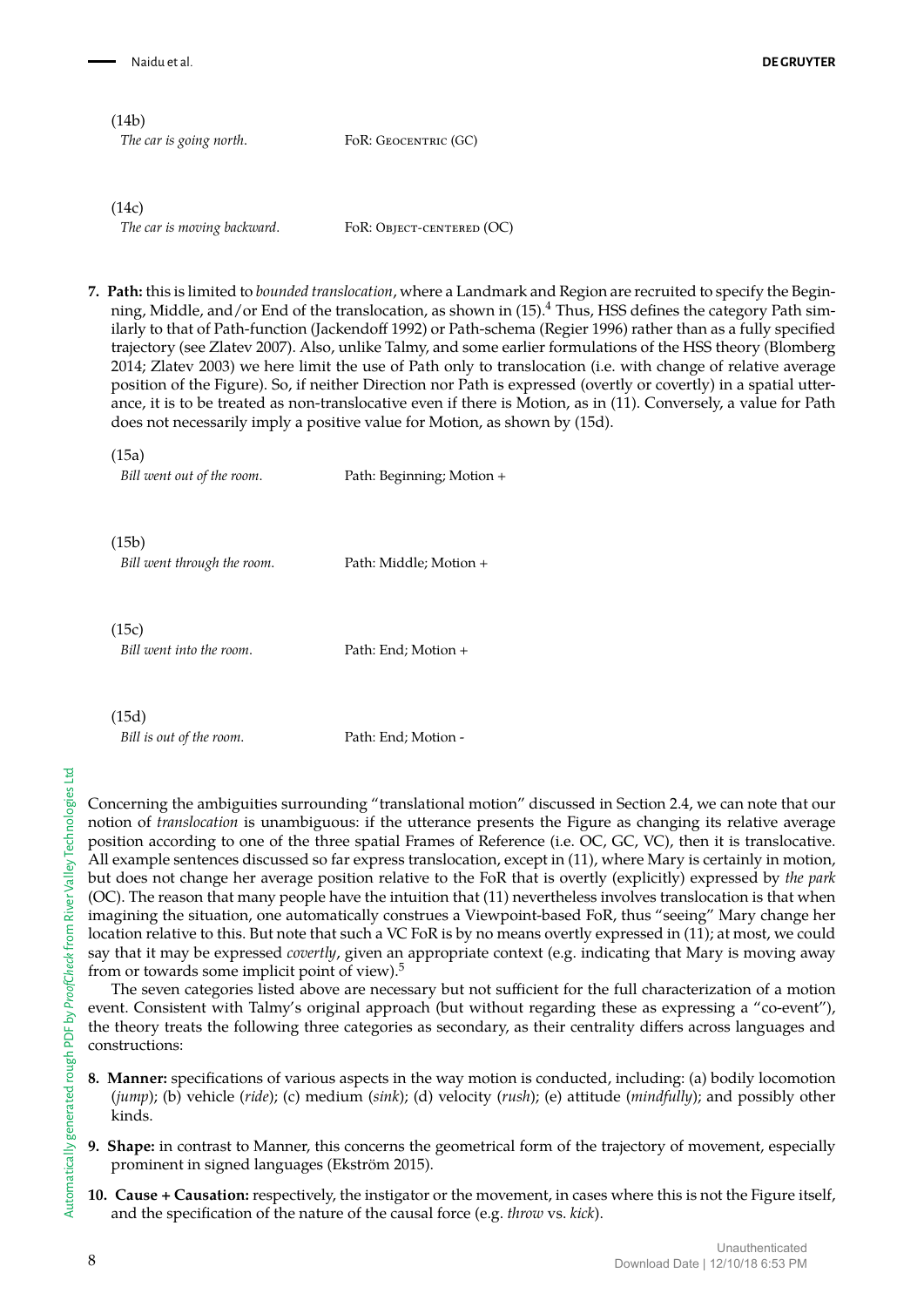While the co-expression of Cause, Manner, and Shape in a single clause may not be common, (16) shows an example sentence from English where this is the case.

(16)

| The explosion | made      | the plane | fall   | spiraling | down.            |
|---------------|-----------|-----------|--------|-----------|------------------|
| Cause         | Causation | Figure    | Manner | Shape     | <b>Direction</b> |

A general prediction made by the model is that the primary and secondary semantic categories are necessary and jointly sufficient for the specification of the meaning of a motion event in any human language. Another prediction is that any translocative utterance will express (*overtly*, see below) at least one kind of Frame of Reference (i.e. OC, GC, or VC), and in many cases involves the combination of several. Both of these predictions have found support in previous work (Blomberg 2014).

How are these semantic categories predicted to be expressed? The theory is intentionally left open in this respect in order to address the issue discussed in Section 2.3. The only a priori assumptions are that Motion is to be expressed by the (main) *verb* and Landmark by a *nominal*. Given these form classes that are close to universal (Croft 2003) it is up to each language to develop its inventory of form classes participating in the expression of spatial semantics through processes of grammaticalization (Heine and Kuteva 2007). As mentioned in Section 2.3, some of these form classes are adverbial (the so-called "satellites"), other are adnominal, such as adpositions and case-markers, and third are neither, like spatial deictics and ideophones.

The theory explicitly predicts *a many-to-many mapping* between the semantic categories listed above and such form classes. This subsumes Talmy's (1985) proposal about patterns in which one form class *conflates* more than one semantic category, as well as the converse mapping in which a single semantic category is *distributed* (Sinha and Kuteva 1995) across several classes. The Swedish example in (2) is given again in (17) as instantiating a *self-caused, translocative motion* construction where two cases of conflation (Motion + Manner = V and Path + Region =  $PRT$ ) and one case of distribution (Region =  $PRT + PREF$ ) are present.<sup>6</sup> The third pattern is systematic *composition* of different categories expressed in different form classes (Motion = V, Region = Prep).

| (17)   |         |           |           |               |           |
|--------|---------|-----------|-----------|---------------|-----------|
| Sven   | sprang  | in        |           | rumm-et       | (Swedish) |
| Sven   | run.PST | ın        | ın        | room-DEF      |           |
| NP     |         | PRT       | PREP      | $N\mathrm{P}$ |           |
| Figure | Motion  | Path      | Region:In | LM            |           |
|        | Manner  | Region:In |           |               |           |

'Sven ran into the room.'

This many-to-many mapping between meaning and form is a natural consequence of the kind of meaningholism predicted by the theory (Zlatev 1997). On the one hand, the meaning of the translocative utterance as a whole will be a combination of the expressions of the central categories Figure, Path, Direction, Region, Landmark, Motion, and FoR, each one of which is potentially distributed. But at the same time, the meaning of the whole utterance constrains the interpretation of individual expressions and their semantic values. For example, if *went* is substituted with *walked* and *room* with *woods* in (15b), the preferred interpretation will be non-translocative, analogous to (11).

Another aspect of meaning holism is *covert expression*. In the French example (18), there is no explicit expression of Path (unlike in the English translation with *into*) but it may nevertheless be inferred (pragmatically) given appropriate context: if we know that Marie had just heard a loud noise from inside, the preferred interpretation of native speakers is that she translocated into the room, rather than ran around inside it.

| (18)   |                                         |        |        |            |          |
|--------|-----------------------------------------|--------|--------|------------|----------|
| Marie  | a                                       | couru  | dans   | la cuisine | (French) |
| Marie  | AUX                                     | Manner | Region | Landmark   |          |
| Figure |                                         |        |        |            |          |
|        | Covert expression: Path:End + Region:In |        |        |            |          |
|        |                                         |        |        |            |          |

'Marie ran into the room.'

What does the theory state concerning the issues of motion event language types? Early empirical research using HSS (Zlatev 1997) documented different constructions of overt and covert expression across eight different languages: Swedish and English (Germanic), Bulgarian and Serbian (Slavonic), Italian and Spanish (Romance), and Finnish and Estonian (Finno-Ugric), with the languages clustering according to the four genealogical types, with the Slavonic and Finno-Ugric languages being in no obvious way more similar to the Germanic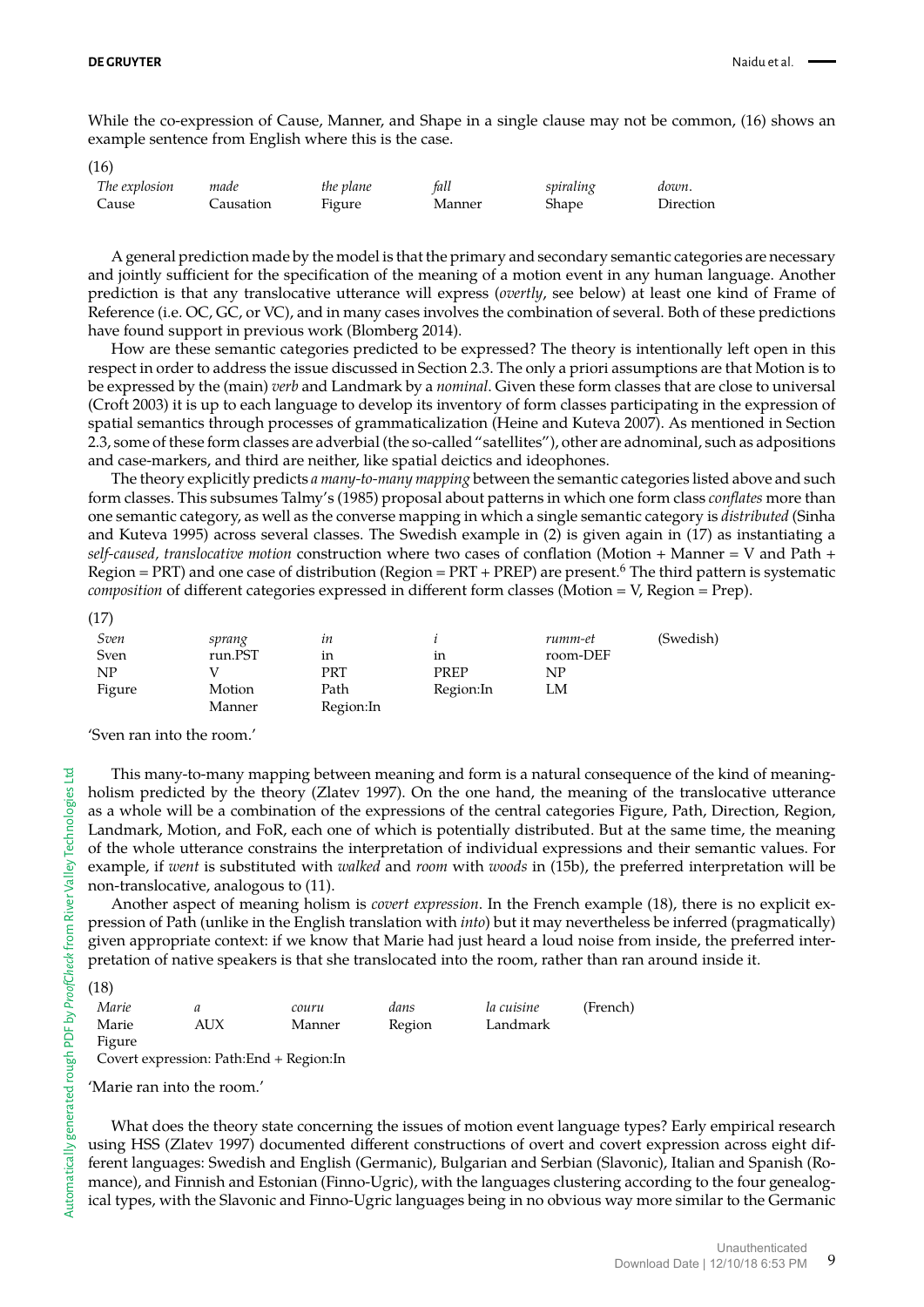than to the Romance. Further work showed that Thai, with its productive use of serial-verb constructions, appeared different from these Indo-European and Finno-Ugric languages (Zlatev 2003). But as these studies were not based on a systematic elicitation procedure, it was difficult to provide a clear account of the similarities and differences across languages and constructions.

A more systematic study using HSS was therefore performed by Blomberg (2014), who presented a series of video-clips to speakers of Swedish, French, and Thai, coding these for the semantic categories and their mappings to form classes. The main findings were that descriptions of the motion events in the three languages indeed seemed to cluster according to the types proposed by Slobin's three-way typology: Swedish speakers made heavy use of Manner verbs and Path particles, French speakers regularly used Path and Direction verbs, and the Thai speakers used serial-verb constructions, stringing Manner, Path, and Direction verbs. At the same time, there were construction-specific patterns. For example, in vertical motion situations and corresponding constructions (e.g. *jumping down*), French speakers regularly used Manner verbs. Actually, Blomberg found a greater number of different kinds of Manner-verbs in the French data than in the Swedish speakers, showing that issues of type and token frequency need to be distinguished.

In another typological study, Fagard et al. (2013) combined some of the data of Blomberg (2014) with elicited descriptions from the Italian regional language Piedmontese, German, and Polish. The results showed that Thai was similar to German and Swedish in allowing composite Paths with multiple Landmarks, consistent with an alternative language typology based on the number of "ground elements" (i.e. landmarks) per clause (Bohnemeyer et al. 2007). In terms of the frequency of Path expression, German surprisingly aligned with the two Romance languages while Swedish, Thai, and Polish clustered together. With respect to Direction (VC), the Thai participants used deictic verbs more frequently than the speakers of the other languages. German and Swedish participants, especially in describing "boundary-crossing" scenes, were not far behind, while French and Piedmontese speakers used very few deictic verbs in boundary-crossing contexts and Polish speakers did not mark deixis at all. Thus, the six languages did *not* cluster along a two or three-way typology, but formed criss-crossing patterns, depending on which criteria for comparison were used.

The implication of these findings is that it is not possible to give a conclusive answer to the question of "how many language types" (in motion event expression) without exploring a sufficiently large number of languages using a combination of qualitative and quantitative analysis, all based on naturalistic data and a clearly defined theoretical framework. As HSS provides the latter, and earlier work has successfully established parameters along which languages may either differ or cluster together, the only way to answer the question is by extending research to languages with genealogical and areal features that have not yet been analyzed. In the following section, we report on such a study of the Dravidian language Telugu, in comparison with a language that has already been explored with the HSS framework, Thai.

# **4 HSS analysis of motion events in Thai and Telugu**

What first motivated our comparative study of the expression of motion events in Telugu and Thai was the observation that, despite considerable genealogical and typological differences, the two appeared to have some similarities (Zlatev et al. 2015). While both languages may conflate Path and Motion in the verb, both also allow the use of Manner verbs in boundary-crossing situations, as shown in (1) and (4). Further, both may use ideophones, as in (9) and (10), to express one or another dimension of Manner. Telugu may be expected to mark Path through case-marking, as in (1), but Thai also has prepositions like *caàk* ('from') and *thɯ̌*ŋ ('up to'), grammaticalized from verbs (Intrarat 1996), that may be seen as analogous with the Telugu cases. Finally, as described in Section 2.1, Thai has been suggested to belong to a possible "third type," and if Telugu could be shown to pattern together with Thai, then perhaps the original typology could simply be extended from a binary to a three-part typology, as proposed by Slobin (2004). The results of the study, however, showed otherwise, as we document below.

### **4.1 Methods**

We used data originally collected within earlier projects for the study.<sup>7</sup> The data was gathered with the help of one of the "classic" elicitation methods in the field: narrations based on the 24-page wordless picture book *Frog, Where Are You?* (Mayer 1969). While this method of elicitation has well-known disadvantages — the motion situations are depicted in static pictures and the events need to be inferred rather than perceived, and the way the story is parsed page by page affects the way the events are described — there are also some advantages compared to using individual video-clips as elicitations. In particular, the event descriptions are organized in stories, which is arguably a more natural mode of language use than that of providing independent event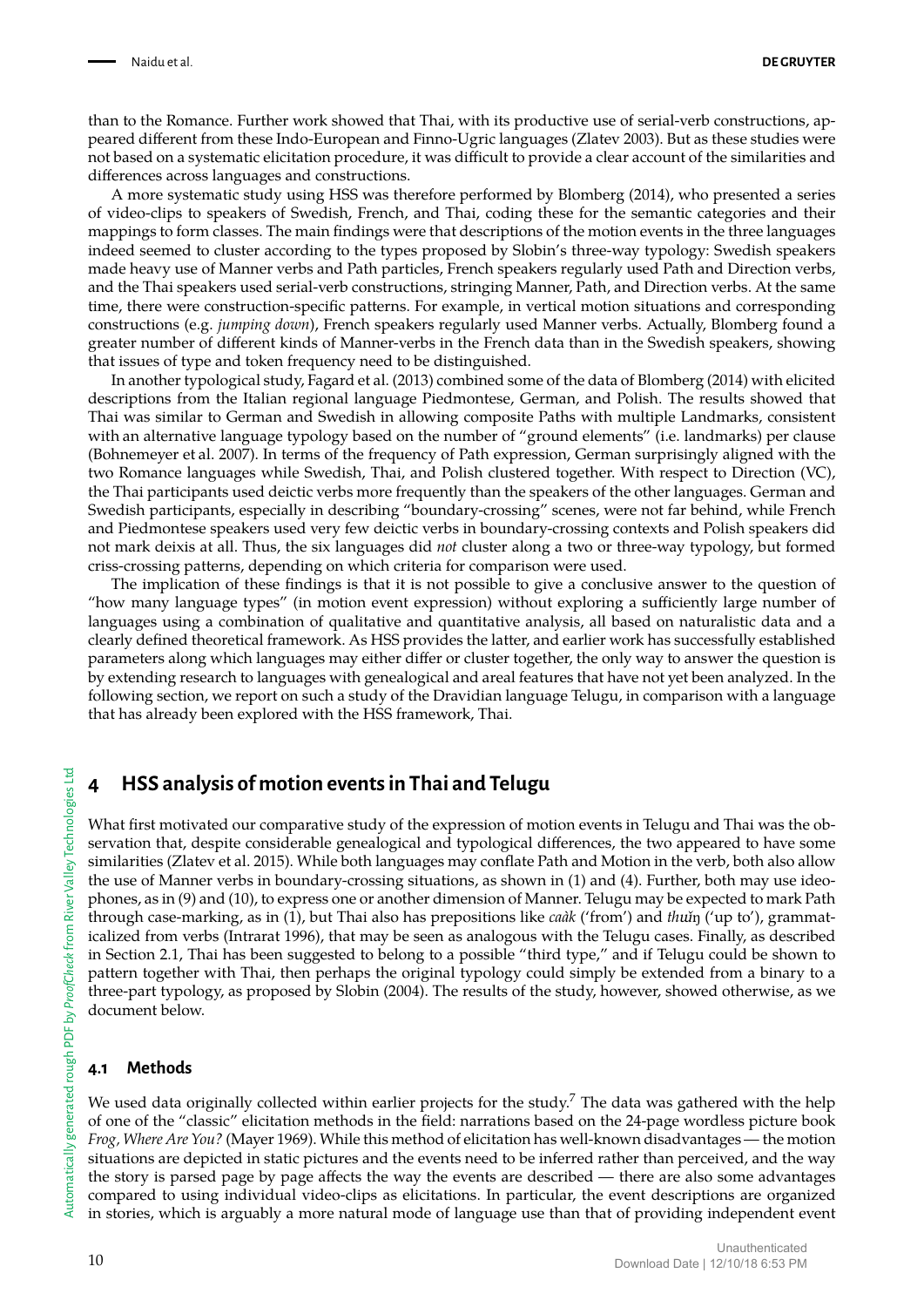descriptions. Also, there is a rich database of comparable data for the sake of developmental and typological studies (Berman and Slobin 1994; Strömqvist and Verhoeven 2004). On the other hand, nearly all motion events in the story involve self-motion, as opposed to caused motion. Hence, while the HSS framework may be applied to both kinds of motion events, we limited our study to self-motion, i.e. where the Figure is the instigator of the translocation.

The participants in the study were 10 native speakers of Telugu living in Hyderabad (mean age, 22.4, 7 female) and 10 speakers of Thai living in Bangkok (mean age 22.1, 5 female). The instructions given to both groups were to first familiarize themselves with the story in the book by looking though the 24 pictures (the Telugu group did this on a computer monitor, while the Thai participants used a paper-book copy). Then they were asked to go back to the first page and "tell the story" to the experimenter, as they turned the pages in their own pace. These narrations were audio-recorded, transcribed, and analyzed.<sup>8</sup>

The narratives were segmented by pictures — 24 descriptions for each narrative with one or more clauses per description. Table 1 shows the size of the corpus. As can be seen, the narratives of the Thai participants were almost three times longer in terms of both clauses and word tokens. However, if we compare only the self-motion event descriptions in the two sets of narratives, the differences in size between the Thai and Telugu data become relatively smaller.<sup>9</sup>

**Table 1:** The "Frog stories" of 10 Thai and 10 Telugu speakers, analyzed for total number of clauses and word tokens as well as specifically for motion event descriptions.

| Group  | In total |             | Self-motion event descriptions |             |
|--------|----------|-------------|--------------------------------|-------------|
|        | Clauses  | Word-tokens | Clauses                        | Word-tokens |
| Thai   | 1235     | 8144        | 406                            | 3699        |
| Telugu | 431      | 3221        | 291                            | 2563        |

The data was exported to Excel and coded for the following HSS semantic categories (see Section 3): Path (with values for Beginning, Middle, and End), Direction (with Geocentric, Viewpoint, and Object-centered FoR), Region (with values for Inside, Outside, Above, Below, Near, Side, etc.), Landmark (with the specific objects like Bottle, Cliff, and Forest expressed by noun phrases, including anaphoric and cataphoric references), and Manner (including aspects such as Locomotion, Vehicle, Speed, etc.) In coding, it was also specified how these categories were expressed by which form-classes, allowing for conflation and distribution. The following form classes turned out to be sufficient for the two languages: verb, noun, preposition, case-marker, adverb, and ideophone.

On this basis, we performed a qualitative analysis, focusing on the most common constructions expressing the different semantic categories (4.2) and a quantitative analysis, comparing the types and tokens of the form classes expressing these categories in each language (4.3).

## **4.2 Qualitative analysis**

Here, we present the main construction types for expressing the most relevant motion semantic categories: Path, Region, Landmark, Direction (with different FoR), and Manner. All examples that were attested in the data are marked with the code (Language\_ParticipantCode\_SceneNumber). In addition, we provide some examples of ungrammatical sentences on the basis of native-speaker intuitions. In Section 4.2.5, we offer some generalizations, focusing on similarities and differences in the motion-expressing constructions in the two languages. We should note here the limitations of the method: as with any analysis based on actually attested data and particular stimuli, this cannot be considered as fully representative for the languages in question. To help keep this in mind, we use the past tense in describing the examples and patterns that were attested, using the present tense only when we (with care) venture into what is allowed by the norms of the languages or language varieties in question.

#### **4.2.1 Path**

The expression of Path was distributed in the Telugu data over two form classes: case markers and verbs, as in (19). However, it was also expressed only by a case-marker, as in (22). The relevant case markers are the Ablative (*nuɱci* 'from') and the Dative (*-ki/-ku* 'to'), which express Path:Begin and Path:End respectively. As can be seen in (19), the dative case marker -*ku* may combine with the verb *ceerukonu* 'arrive' to express Path with the identical value (End).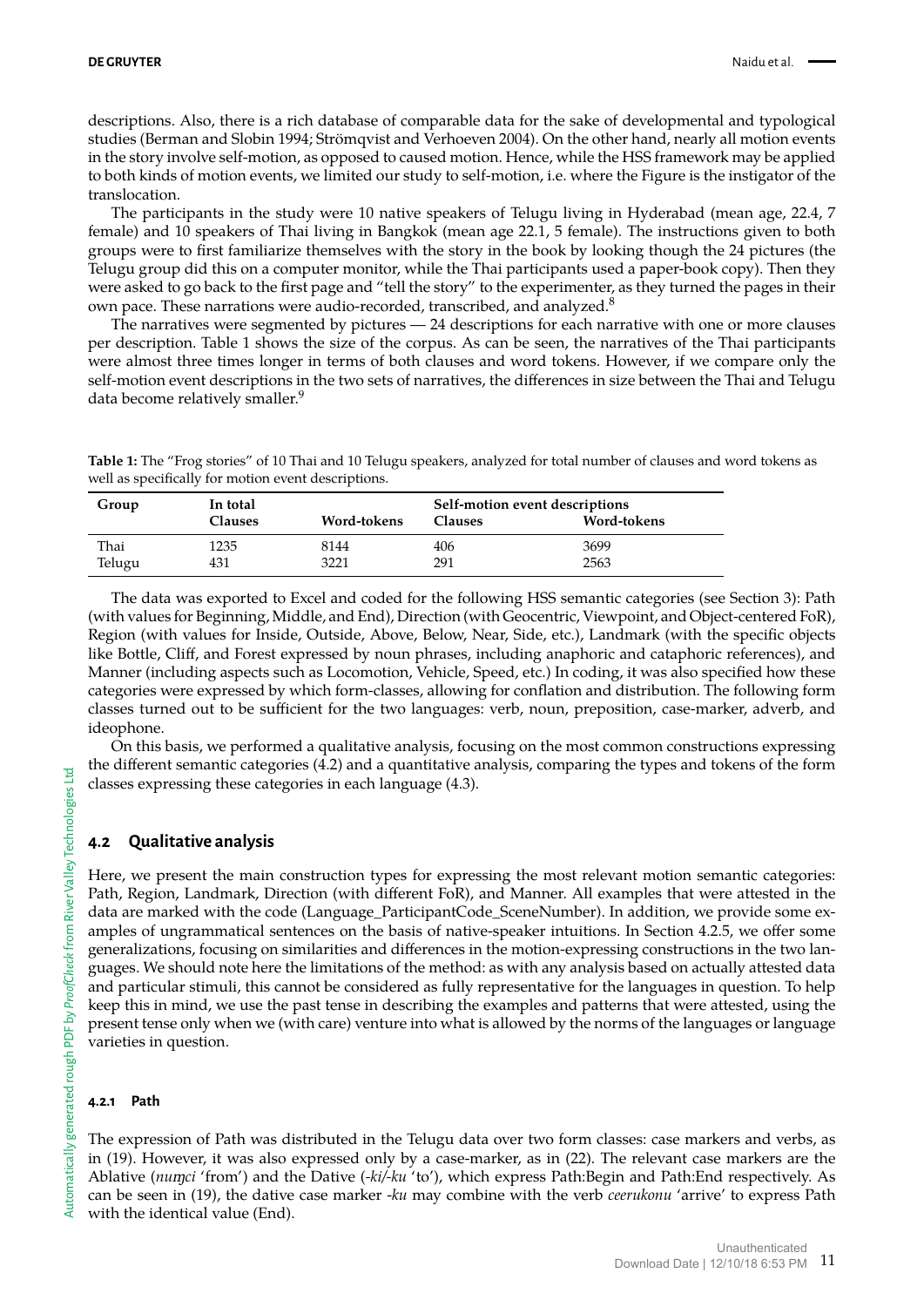| kukkaa<br>dog[NOM.SG] | baabuu<br>boy[NOM.SG]                  | iddaru<br>both | kalisi<br>together     | oddu-ku<br>shore-DAT  | ceerukunnaa-ru<br>arrive.PST-<br>AGR |
|-----------------------|----------------------------------------|----------------|------------------------|-----------------------|--------------------------------------|
| N<br>Figure           | N<br>Figure                            |                |                        | N-Case<br>LM-Path:End | Motion $+$                           |
|                       | The dog and the boy reached the shore. |                | Path:End<br>(Tel 6 19) |                       |                                      |

If Path is expressed both in the verb and through case — and the corresponding value is not the same, as when the verb *daaʈu* 'cross' (expressing Path:Middle) combines with *ku* (Path:End) — the result is a semantic clash, rendering the sentence ungrammatical, as in the invented example (20).

(20)

 $(19)$ 

| *baabuu     | moddu-ku    | daateeśæ-du   | (Telugu) |
|-------------|-------------|---------------|----------|
| boy[NOM.SG] | $log-to$    | cross.PST-AGR |          |
|             | N-case      |               |          |
| Figure      | LM-Path:End | Motion+       |          |
|             |             | Path:Middle   |          |

'The boy crossed to the log.'

The Thai speakers displayed a similar strategy, expressing Path either only through verbs like *ʔɔ̀ɔk* ('exit') (typically within a serial verb construction), together with the Path:Begin preposition *càak* ('from'), as shown in (21), or the Path:End preposition *thɯ̌*ŋ ('up to'), grammaticalized from the verb *thɯ̌*ŋ ('reach').

| (21) |        |                                            |        |            |        |            |            |
|------|--------|--------------------------------------------|--------|------------|--------|------------|------------|
| câw  | fókkìi | kamlan                                     | jôn    | ?э̀эk      | maa    | càak       | khùat      |
| Mr.  | Frog   | PROG                                       | tiptoe | exit       | come   | from       | bottle     |
| N    | N      |                                            |        |            |        | Prep       | N          |
|      |        |                                            | Motion | Motion     | Motion | Path:Begin |            |
|      |        |                                            | Manner | Path:Begin | Dir:VC |            |            |
|      |        |                                            |        | Region:In  |        |            |            |
|      |        | 'Mr Frog was tip-toing out of the bottle.' |        |            |        |            | (Thai_1_2) |
|      |        |                                            |        |            |        |            |            |

As can be seen in (21), Thai Path verbs like *ʔɔ̀ɔk* ('exit') conflate Motion, Path, and Region (Zlatev 2003; Blomberg 2014). However, there is also a form class dedicated to the expression of Region in both languages, as we show below.

#### **4.2.2 Region and Landmark**

To remind, the category Region specifies an area of space, typically in relation to a Landmark, where the Figure is located or through which it moves. In Telugu, this is expressed by a form class variously known as "nominal adverbs," "adverbial nouns," or "nouns of space and time" (Krishnamurti and Gwynn 1985), with expressions like *loo(pala)* ('in[side]'), *bayaʈa* ('out'), *kiɱda* ('below'), and *pai /paina* ('above'). In Thai, the corresponding formclass has been treated either as "relator nouns" (Indrambarya 1995) or as prepositions (Panupong 1989). For both languages, the ambiguity in the terminology reflects the rather ambiguous grammatical status of the class. In Telugu, the (originally) nominal status of the class is indicated by the fact that these Region expressions can be marked with the Path case markers -*ki* (Dative) and *numci* (Ablative), just as "ordinary" nouns, as shown in (22).

<sup>(22)</sup> *oka cinna raɱdffiram loo-nuɱci eluka bayaʈi-ki vacci cuusiɱ-di* one small hole in-ABL rat[NOM.SG] out-DAT come.PTCP see.PST-AGR<br>
NP N-Case N N-Case V.PTCP V NP N-Case N N-Case V.PTCP V LM Region:In Figure Region:Out Motion Path:Begin Path:End Direction:VC 'A rat looked out, coming out of a hole in the ground.' (Tel\_5\_10)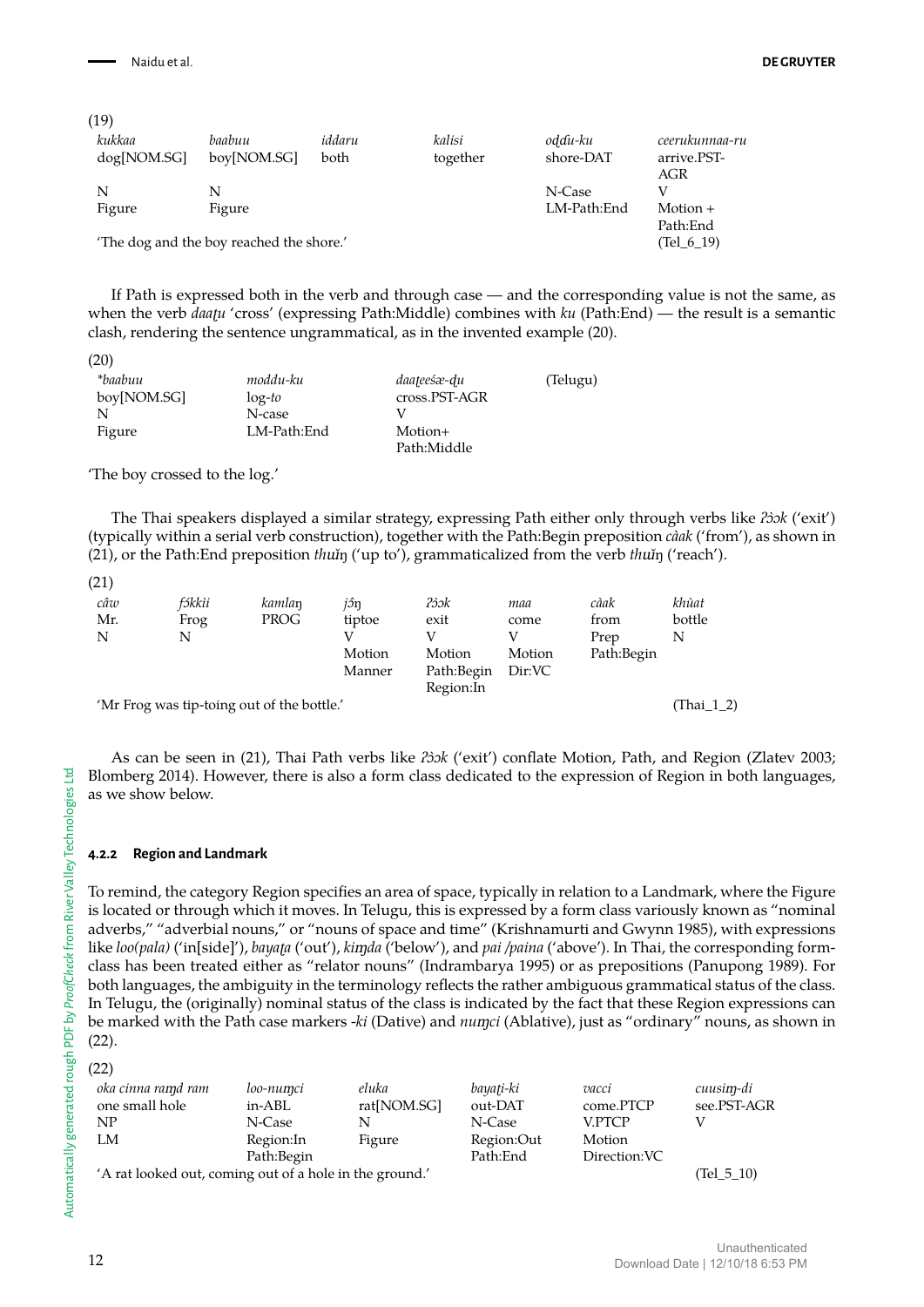In example (22), the Landmark expression *oka cinna rand ram* ('one small hole') is what helps specify the exact areas indicated by the two Region expressions: the inside and outside of the hole. But it is also possible to omit the Landmark if it is understood from the context, as in  $(23)$ ,<sup>10</sup> or to express it through an anaphoric pronoun like *daani* ('it'), in this case co-referential with *moddu* ('log') in (24), which notably lacks a finite verb.

(23)

| iddaruu          | bayati-ki  | vastaa-ru    |
|------------------|------------|--------------|
| both[NOM.SG]     | out-DAT    | come.PST-AGR |
| Pron             | N-Case     |              |
| Figure           | Region:Out | Motion       |
|                  | Path:End   | Direction:VC |
| 'Both came out.' |            | (Tel 2 19)   |
|                  |            |              |

| (24)                                    |              |                    |       |                      |              |
|-----------------------------------------|--------------|--------------------|-------|----------------------|--------------|
| baabuu                                  | imkaa        | kukkaa             | daani | pai-ki               | ekki         |
| boy[NOM.SG] also                        |              | dog[NOM.SG] it.ACC |       | above-DAT            | ascend.PTCP  |
| N                                       | Adv          | N                  | Pron  | N-Case               |              |
| Figure                                  |              | Figure             | LM    | Region: Above Motion |              |
|                                         |              |                    |       | Path:End             | Direction:GC |
|                                         |              |                    |       |                      | Manner       |
| The boy and the dog ascending the log.' | $(Tel_4_23)$ |                    |       |                      |              |

Concerning Thai, Prasithrathsint (2010) provides an illuminating analysis of the grammatical status of Region expressions, showing that the older, less grammaticalized noun forms co-exist with the more grammaticalized prepositional forms, and how it is possible to distinguish between the two using constructional criteria. In (25), for example, it is not possible to insert the possessive marker *khɔɔ*ŋ ('of') between *nɯ̌a* ('above') and the subsequent Landmark expression, nor to omit the latter, indicating that here we have a clear case of prepositional usage.

| piituîш                                                 | kô   | viin   | khuîn  | maa    | nuĭa            | khòot+hǐn   |
|---------------------------------------------------------|------|--------|--------|--------|-----------------|-------------|
| Peter                                                   | well | climb  | ascend | come   | above           | rock        |
| N                                                       | Prt  |        |        |        | Prep            | NP          |
| Figure                                                  |      | Motion | Motion | Motion | Region:Above LM |             |
|                                                         |      | Manner | Dir:GC | Dir:VC |                 |             |
| 'Peter climbed up (towards us) to the top of the rock.' |      |        |        |        |                 | (Thai 1 14) |

However, when the grammaticalized forms are preceded by one of a small class of expressions: *khâ*ŋ*, dân, phaay* ('side'); or *bɯ̂a*ŋ*, thaa*ŋ ('direction'), the result is a compound noun, as in the case with *khâ*ŋ*+nɔ̂ɔk* ('outside') in (26). In this case, a Landmark is not needed, but may appear optionally — in that case, making the compound noun function as a complex preposition (Prasithrathsint 2010).

| (26)                                         |      |       |              |         |               |            |
|----------------------------------------------|------|-------|--------------|---------|---------------|------------|
| câw                                          | kòp  | nóou  | <i>Pàtcà</i> | kràdòot | pay           | khân+nôok  |
| Mr.                                          | trog | small | perhaps      | jump    | go            | outside    |
| N                                            | N    | ADJ   | ADI          |         |               | NP         |
| Figure                                       |      |       |              | Motion  | Motion        | Region:Out |
|                                              |      |       |              | Manner  | Direction: VC |            |
| 'Mr Small Frog maybe has jumped (away) out.' |      |       |              |         |               | Thai 2 5)  |

#### **4.2.3 Direction**

It may need to be reminded that HSS makes a systematic distinction between Path (which always expresses bounded motion, delimited by a Landmark) and Direction, which is not defined with respect to a Landmark, but rather represents one of three kinds of unbounded motion depending on the respective Frame of Reference (FoR): Viewpoint-Centered (VC), Geocentric (GC), and Object-Centered (OC).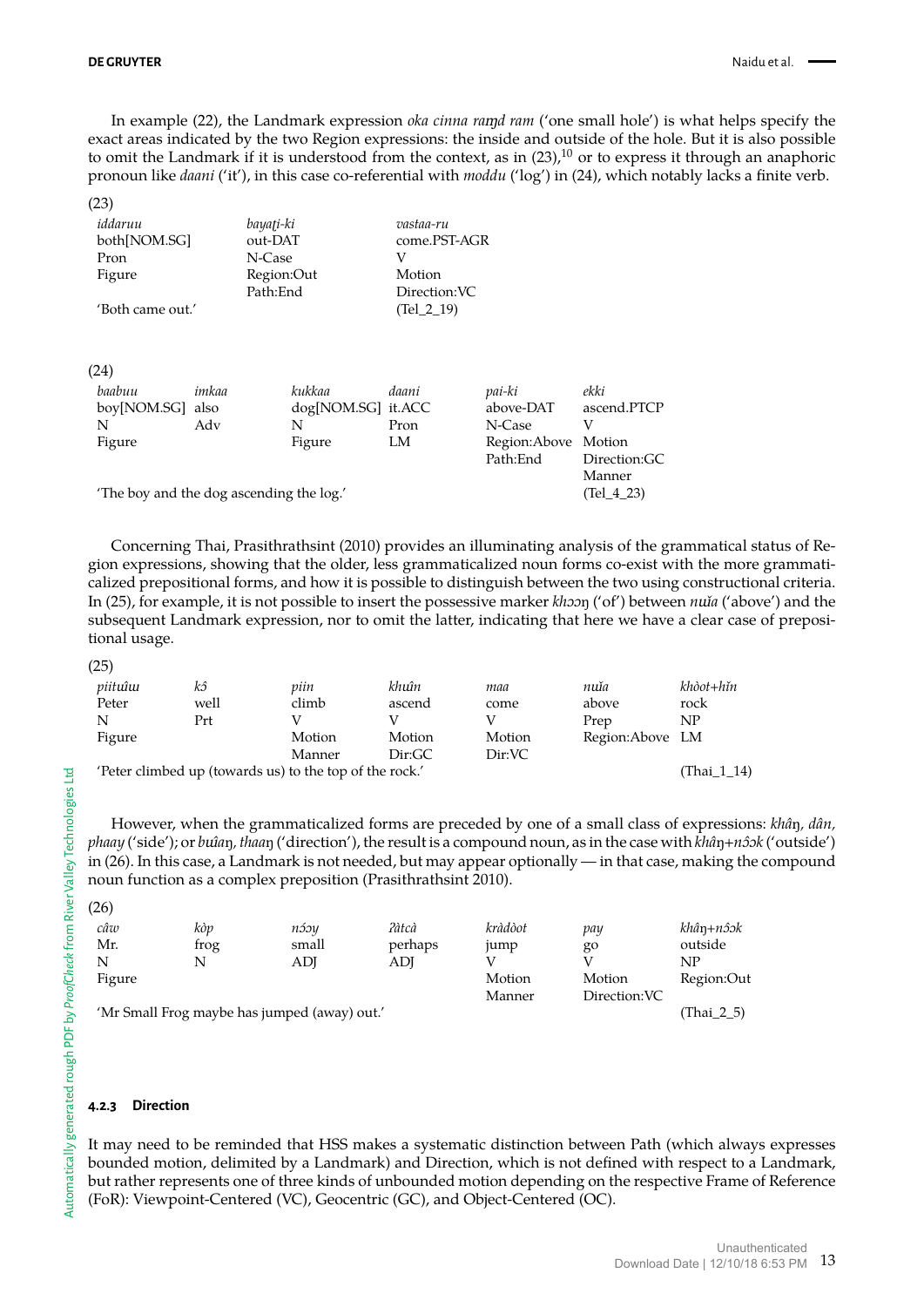VC Direction was expressed in the Telugu data with the verbs *vaccu* ('come') and *veɭɭu* or *poovu* ('go') as shown in (22–23). GC Direction is expressed by means of the verbs *ekku* ('ascend'), as shown in (27), and *diɡu*  $('descend').<sup>11</sup>$ 

| (27)  |                                     |                |              |
|-------|-------------------------------------|----------------|--------------|
| banda | pai-ki                              | ekkaa-du       |              |
| stone | above-DAT                           | ascend.PST-AGR |              |
| N     | N-Case                              |                |              |
| LM    | Region: Above                       | Motion         |              |
|       | Path:End                            | Direction:GC   |              |
|       |                                     | Manner         |              |
|       | '(He) ascended the boulder nearby.' |                | $(Tel_6_14)$ |

Unless one of these two kinds of Direction expressions is in participle form, they cannot be combined in a single clause in Telugu. Such combinations were, on the other hand, commonplace in the serial-verb constructions used by the Thai speakers. Example (28) combines two values of Direction (GC+VC), Path, specified for the value Begin in the preposition *càak*, but also for the value End, conflated together with Manner (effort) in the verb *phlòo* ('emerge').

| (28)                                |          |        |        |          |       |      |
|-------------------------------------|----------|--------|--------|----------|-------|------|
| kô                                  | phlòo    | khuîn  | maa    | càak     | náam  | dây  |
| well                                | emerge   | ascend | come   | from     | water | able |
| Prt                                 |          |        | V      | Prep     | N     | V    |
|                                     | Motion   | Motion | Motion | Path:Beg | LM    |      |
|                                     | Path:End | Dir:GC | Dir:VC |          |       |      |
|                                     | Manner   |        |        |          |       |      |
| '(He) could pop up from the water.' |          |        |        |          |       |      |

In the case of Object-centered (OC) Direction, as noted in Section 3, this needs to be specified with respect to the Figure (e.g. *forward*). In Telugu, it is possible to express OC-Direction by marking a Region-expressing noun with the Dative case marker, as is the case with *pakka-ku* ('sideways') in (29).

| (ムノ)                             |                         |               |             |                 |
|----------------------------------|-------------------------|---------------|-------------|-----------------|
| baabu                            | $\left  \ldots \right $ | bayapadi      | pakka-ku    | vastaa-du       |
| boy                              |                         | frighten.PTCP | side-to     | come.PST-AGR    |
|                                  |                         |               | N-case      |                 |
| Figure                           |                         | Manner        | Dir:OC      | Motion+Dir:VC   |
|                                  |                         |               | Region:Side |                 |
| 'The boy moved aside in fright.' |                         |               |             | $(Telugu_1_10)$ |

Thai allows OC-Direction to be expressed in a similar way, as in (30), combining a deictic verb with a compound noun of the kind described earlier: one of the expressions *khâ*ŋ*, dân, phaay* ('side') and *bɯ̂a*ŋ*, thaa*ŋ ('direction') combines with one of the Region expressions *nâa* ('face, front') or *lǎ*ŋ ('back, behind'). However, there were no such instances in the data.

| (30)                 |                  |             |                              |                              |        |
|----------------------|------------------|-------------|------------------------------|------------------------------|--------|
| malii<br>Malee<br>N  | maa<br>go        | pay<br>come | khân+nâa<br>side+front<br>NP | <i>khân+lǎn</i><br>side+back | (Thai) |
| Figure               | Motion           |             |                              |                              |        |
|                      | Direction:VC     |             | Direction:OC                 | Direction:OC                 |        |
| $\sim$ $\sim$ $\sim$ | $\sim$<br>$\sim$ |             | Region: Front<br>. .         | Region:Back                  |        |

'Malee went/came forward/backward.'

#### **4.2.4 Manner**

The Thai examples shown so far have featured several Manner verbs, such as *jɔ̂*ŋ ('tiptoe'), *kràdòot* ('jump'), *piin* ('climb'), and, shown in (28), the Manner+ Path verb *phlòo* ('emerge'). The observant reader would have

14

 $(29)$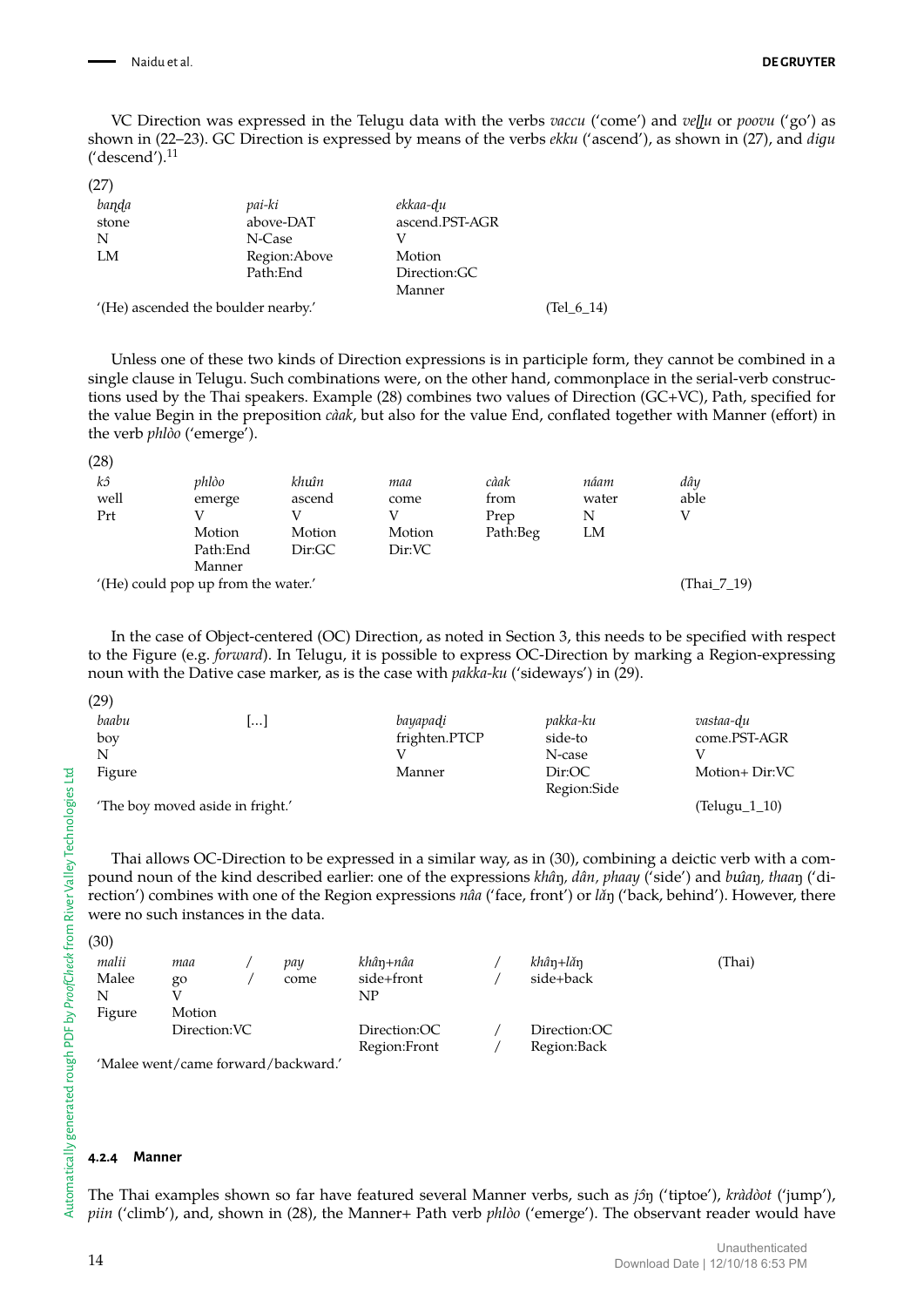noticed a stable pattern (see Zlatev and Yangklang 2004; Kessalul 2005): Manner is always expressed first in the verb series, followed by Path and/or GC-Direction, and finished by VC-Direction.<sup>12</sup> Thus, the alternative permutations of the correct order from example (25) shown in (31) are all ungrammatical if considered as single clauses.<sup>13</sup>

(31)

|    | *khuîn | piin  |       |
|----|--------|-------|-------|
| a. |        |       | maa   |
| b. | *maa   | khuîn | piin  |
| c. | *piin  | maa   | khuîn |
| d. | *khưìn | maa   | piin  |
| e. | *maa   | piin  | khưìn |
|    |        |       |       |

In being an agglutinative language (Subrahmanyam 1971; Zvelebil 1977) that marks tense on the verb, Telugu may have only one main, tensed (finite) verb per clause. When this is a Manner-expressing verb, as *duuku* ('jump') in (32), there is no difficulty in expressing a boundary-crossing Path.

 $(32)$ 

(33)

| kitikii                          | loo-nuncii     | duukeesim-di    |
|----------------------------------|----------------|-----------------|
| window                           | inside-ABL     | jump.PST-AGR    |
| N                                | N-case         |                 |
| LM                               | $Region: In +$ | Motion + Manner |
|                                  | Path:Begin     |                 |
| '(It) jumped out of the window.' | $(Tel_4_6)$    |                 |

But it is also possible to express Manner in non-finite, participle forms of the verb in Telugu (with or without reduplication), together with a main verb expressing some other category such as Cause, as in (33), one of the few such cases in our data forcing us to limit the investigation to self-motion, as noted in the onset of this section.

| aa   | jimka                                                                                              | parigettutuu | parigettutuu | baabu-ni | kimda         | padeestum-di          |
|------|----------------------------------------------------------------------------------------------------|--------------|--------------|----------|---------------|-----------------------|
| that | deer[NOM.SG]                                                                                       | run.PTCP     | run.PTCP     | bov-ACC  | below         | fall.CAUS.PST-<br>AGR |
| Dem  | N                                                                                                  |              |              | N        | N             | V                     |
|      | Agent                                                                                              | Motion       | Motion       | Figure   | Region: Below | Motion                |
|      |                                                                                                    | Manner       | Manner       |          |               | Direction: VC         |
|      |                                                                                                    |              |              |          |               | Cause                 |
|      |                                                                                                    |              |              |          |               | Manner                |
|      | $\mathcal{L}$ and $\mathcal{L}$ is the set of the set of $\mathcal{L}$ is the set of $\mathcal{L}$ |              |              |          |               | $(T - 1, 0, 17)$      |

'As the deer ran it threw the boy down.' (Tel\_2\_17)

As mentioned, both Thai and Telugu employ other linguistic resources, including adverbs and ideophones to express Manner. In (34), Manner is conveyed through the ideophone *ɡaba ɡaba* and the adverb *haʈaattugaa* ('suddenly') in (35). The Thai example (36) combines both form classes as well as the verb *wî*ŋ ('run') in a highly distributed expression of Manner.

| (34)                                      |                                                          |             |            |        |             |                        |
|-------------------------------------------|----------------------------------------------------------|-------------|------------|--------|-------------|------------------------|
| kimda                                     | padi-poogaanee                                           |             | gaba gabaa |        | abbaayi     | wacci                  |
| below                                     | fall.PTCP-PRF                                            |             | quickly    |        | boy[NOM.SG] | come.PTCP              |
| N                                         | V                                                        |             | Ideophone  |        | N           | V                      |
| Region:Below                              | Motion + Direction: VC                                   |             | Manner     |        | Figure      | Motion + Direction: VC |
|                                           | 'The boy suddenly coming after (seeing the dog) fallen.' |             |            |        |             | $(Tel_5 7)$            |
| (35)                                      |                                                          |             |            |        |             |                        |
| akkadi-numci                              | hafaattugaa                                              | gudlaguuba  |            |        | bayati-ki   | raavadamtoo            |
| there-ABL                                 | suddenly                                                 | owl[NOM.SG] |            |        | out-DAT     | coming                 |
| Pron-Case                                 | Adv                                                      | N           |            | N-Case |             | N.Gerund               |
| LM-Path:Beg                               | Manner                                                   | Figure      |            |        | Region:Out  | Motion $+$             |
|                                           |                                                          |             |            |        |             | Direction: VC          |
|                                           |                                                          |             |            |        | Path:End    |                        |
| The owl suddenly coming out (from there). |                                                          |             |            |        |             | (Tel 6 12)             |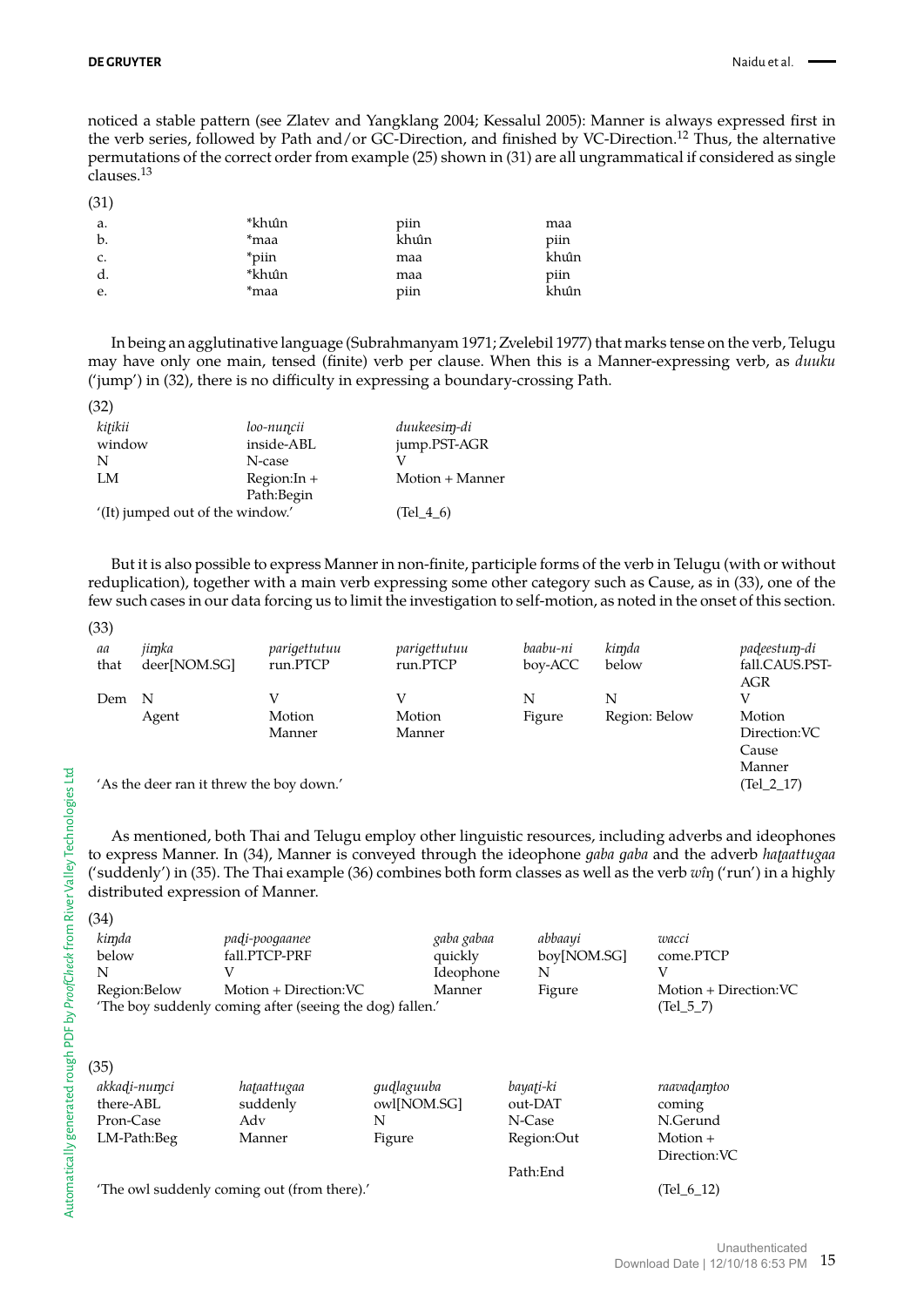$(26)$ 

| (36) |                         |      |            |                    |
|------|-------------------------|------|------------|--------------------|
| dík  | $w\hat{\imath}$ n       | dûay | khwaam+rew | fùpfùpfùpfùpfùpfùp |
| Dick | run                     | by   | speed      | "like this"        |
| N    |                         |      |            | Ideophone          |
|      | Motion                  |      |            |                    |
|      | Manner                  |      | Manner     | Manner             |
|      | 'Dik ran very rapidly.' |      |            | (Thai $7_{12}$ )   |
|      |                         |      |            |                    |

#### **4.2.5 Summary**

The analysis offered in this section showed that the preliminary indications for some typological motion event similarities between Thai and Telugu (Zlatev et al. 2015) were to some extent confirmed. At the same time, some important differences transpired as well, serving as a counter-point to each similarity.

First, neither Thai nor Telugu possess any "satellite" form-class to express Path, given that we keep to the original definition covering verb-particles and prefixes separate from adnominal form classes like prepositions and case-markers. Rather, both languages allow the combination of verbal and (ad)nominal expressions of Path in the same clause. However, and to anticipate the analysis in the next section, while the most productive strategy for Path-expression in Thai seems to be verbal, as in (21), in Telugu this appears to be one of casemarking, i.e. an adnominal strategy as in (19) and (20).

Second, both languages have a dedicated form-class for the expression of the category Region, though this functions predominantly as a preposition in Thai, as in (25) — unless combined with an expression meaning 'side/direction' to form a nominal compound, as in (26) — and as a noun (or pronoun) in Telugu, capable of taking case-marking, as in (22–24).

Third, both languages express Viewpoint/Deictic ("come") and GC ("ascend") Direction through verbs, while they express OC Direction through Region nouns. A difference is that Thai allows the combination of several Direction expressions more easily, as in (28), while Telugu must specify a main verb, marking any additional verbs as participles as in (24).

Fourth, both languages may code Manner with verbs (irrespective of whether a boundary is crossed) and through ideophones and adverbs. However, again, Thai allows combining several of these form classes in the same clause, as in (36). Further, it allows for combining Manner with Path and Direction, and for distributing Motion in serial-verb constructions, as in (21) — unlike Telugu, which is more constrained in this respect. If the main verb codes Manner in a participle, Path (or Direction) can be coded in the main verb, as in (33). In principle, it also possible to combine Manner using a participle, Path through case-marking, and Direction in the main verb, but such a complex strategy was not attested.

Finally, Thai often conflates Path and Region in verbs with meanings like "exit" and "enter," while Telugu has a limited number of such verbs. Instead, it uses a compositional strategy, coding Path in the verb and casemarker and Region in the noun.

These generalizations are summarized on the basis of attested expression patterns in Table 2, showing patterns that are identical (assuming case and preposition-marking to be the same) in bold face. As can be seen, the majority of the patterns can be shown to be distinct.

| <b>Expression patterns</b> | Thai                              | Telugu                     |
|----------------------------|-----------------------------------|----------------------------|
|                            | $Path = Verb + Prep$              | $Path = Case + Case$       |
| Distribution               | $Motion = V + V + V$              | $Path = Case + V$          |
|                            | Direction = $V + V$               | $Region = N + N$           |
|                            | Direction = $V +$ Compound N      |                            |
|                            | Manner = $V +$ Adverb             |                            |
|                            | $Manner = V + Adverb + Ideophone$ |                            |
|                            | Motion + Path = $V$               | Motion + Path = $V$        |
| Conflation                 | Motion + Direction = $V$          | Motion + Direction = $V$   |
|                            | Motion + Manner = $V$             | Motion + Manner = $V$      |
|                            | Motion + Path + Region = $V$      |                            |
|                            | Motion = $V$ , Path = Prep        | Motion = $V$ , Path = Case |
|                            | $Region = NP, Manner = V$         | $Region = N, Manner = V$   |

**Table 2:** The three kinds of expression patterns in HSS: (a) semantic distribution (one category = more than one formclass); (b) conflation (more than one category = one form class); and (c) composition (one category = one form class), represented in the data from Thai and Telugu.

Composition

[Automatically](http://rivervalleytechnologies.com/products/) generated rough PDF by *ProofCheck* from River Valley Technologies Ltd

Automatically generated rough PDF by ProofCheck from River Valley Technologies Ltd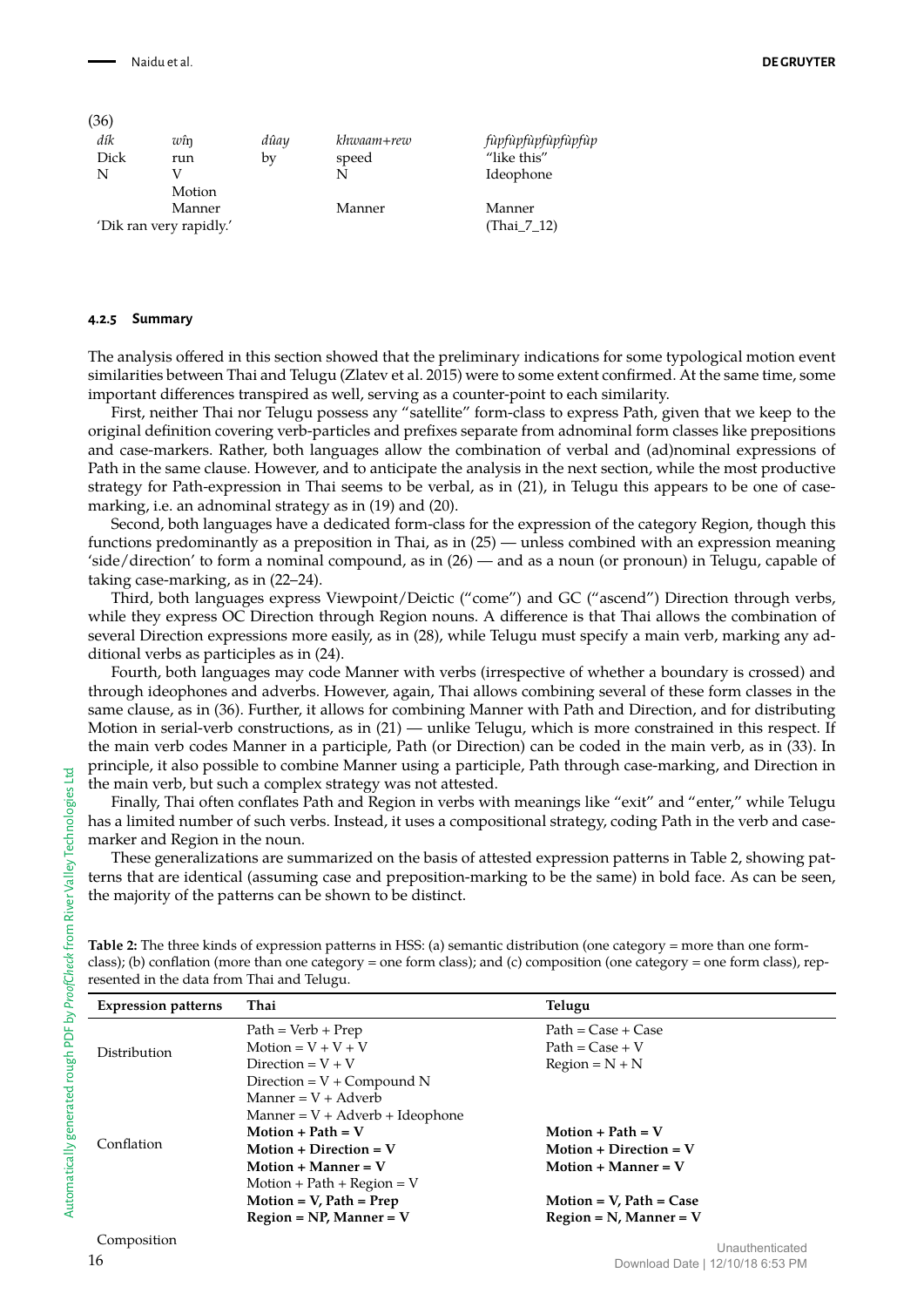| $Region = NP, Direction = V$          | $Region = N, Direction = V$   |
|---------------------------------------|-------------------------------|
| $Path = V$ , Region = Prep            | $Path = Case$ , Direction = V |
| Manner = $V$ , Region = Prep          | $Path = Case, Region = N$     |
| Direction = $V$ , Region = Prep       | Direction = $V$ ,             |
| Motion = $V$ , Region = $NP$          | Manner = Ideophone            |
| Path = $V$ , Manner = $V$ , Dir = $V$ | $Path = Case$ ,               |
|                                       | Manner = Adverb               |

In sum, the qualitative analysis showed some similarities in the expression of motion events in the data from Thai and Telugu, but the differences between the languages were significant. With its salient feature of using serial-verbs, Thai is capable of "stacking" Manner, Path, and Direction expressions with ease, while Telugu speakers are forced to code one of these with the main (finite) verb, expressing the others through participles and case-marking (in the case of Path). Being a language with rich agglutinative morphology, Telugu rather anchors the motion descriptions around nominals, either specific Landmark expression or more general Region nouns, and their case-marking. In the following sub-section, we provide a quantitative analysis that makes these differences even clearer.

## **4.3 Quantitative analysis**

The main focus of the analysis was to compare the way the five semantic categories Path, Direction, Region, Manner and Landmark were expressed in the Telugu and Thai data, in terms of both types and tokens. We begin by providing some general descriptive statistics where we do not "normalize" the data, given that the total number of self-motion event descriptions in the data was more or less similar. Then we offer inferential statistics where we do control for all relevant factors, using regression analysis. The results are summarized in Table 3, and all types with their respective number of tokens are given in Appendix A.

| Category  | Form class | Telugu (types) | Telugu<br>(tokens) | Thai<br>(types) | Thai<br>(tokens) |
|-----------|------------|----------------|--------------------|-----------------|------------------|
| Path      | Verb       | 4              | 10                 | 8               | 151              |
|           | Case/Prep  | 2              | 174                | 3               | 44               |
| Total     |            | 6              | 184                | 11              | 197              |
| Direction | Verb (VC)  | $\overline{2}$ | 108                | 2               | 274              |
|           | Verb (GC)  | 2              | 30                 | 2               | 104              |
|           | Noun (OC)  | $\overline{2}$ | 5                  |                 |                  |
| Total     |            | 6              | 143                | 4               | 378              |
| Manner    | Verb       | 10             | 91                 | 24              | 179              |
|           | Adverb     | 13             | 37                 | 15              | 38               |
|           | Ideophone  | $\overline{2}$ | 3                  | 8               | 12               |
| Total     |            | 25             | 131                | 47              | 229              |
| Region    | Noun/Prep  | 12             | 317                | 12              | 170              |
| Landmark  | Noun       | 35             | 229                | 42              | 196              |

**Table 3:** Types and tokens for each of the semantic categories coded in the data.

Starting with the category Path, the first surprising result (for what Talmian typology would regard as a "verb-framing language") was that the Telugu participants used only four verb types for a total of ten times. The two case markers, on the other hand, were used extensively. In Thai, the situation was rather the opposite as the narrators preferred to express Path in verbs — more often than in Telugu in terms of both types and tokens — and used relatively few prepositions. Disregarding these differences, the overall rates of Path-expressions were quite similar in the two languages (Telugu: 184; Thai: 197). With respect to Direction, there were few differences in terms of types and proportions between the two languages, with VC (deictic) direction expressions dominating, followed by GC (vertical) expressions, and only two types and five instances of OC-Direction in Telugu. However, in terms of tokens, we can see that the Thai speakers expressed the category of Direction much more often than the Telugu speakers. Turning to Manner, the same three form classes were used by the Telugu and Thai narrators, with verbs being most frequent, followed by adverbs and a limited number of ideophones. However, while the numbers for types and tokens of adverbs were very similar, the Thai speakers used twice as many verbs. Concerning ideophones, these were also better represented in the Thai data, which was surprising, given that such expressions are characteristic of everyday spoken and written Telugu (Duggirala 2016).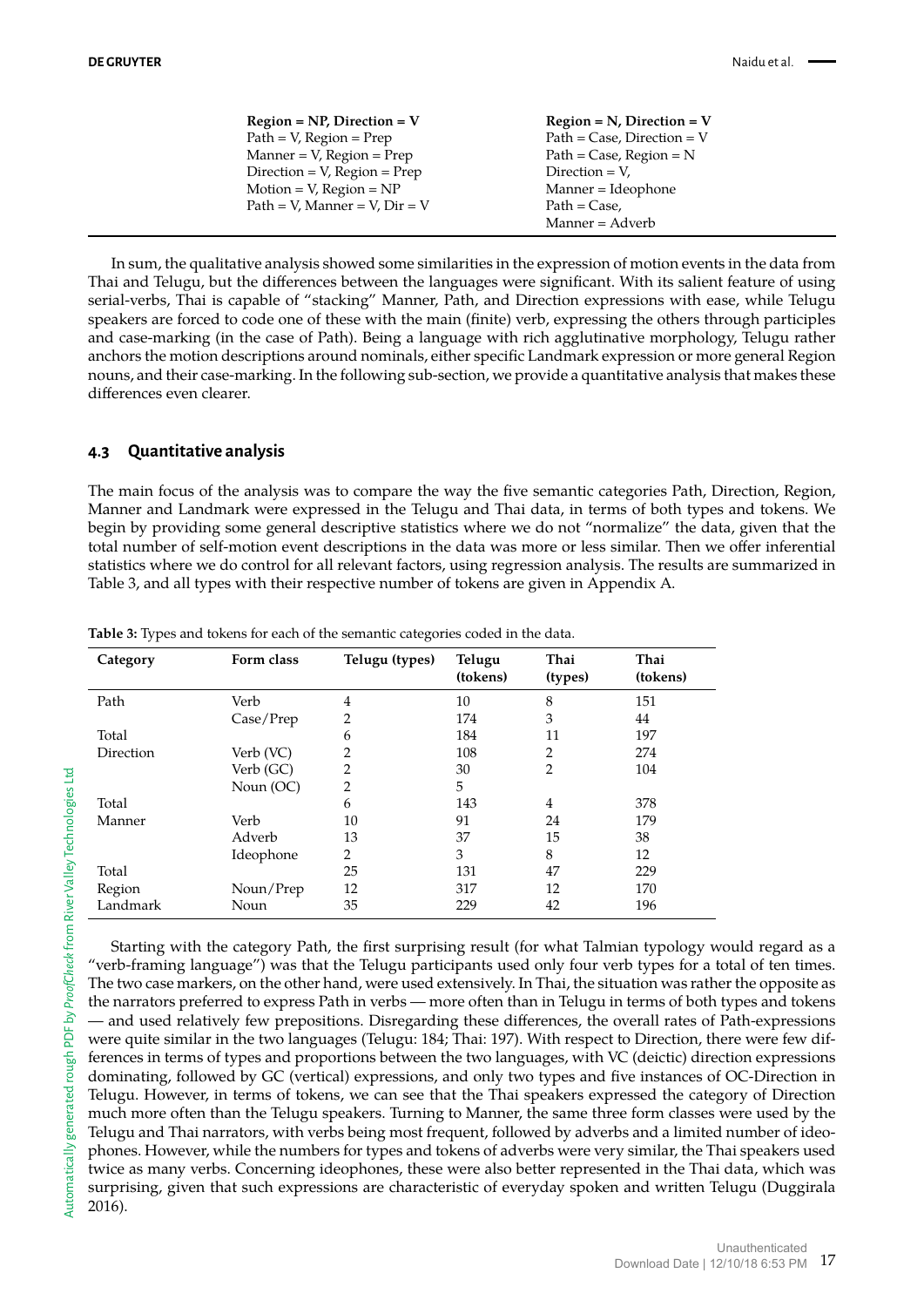As for the more static categories Region and Landmark, we see a very different relation between the two languages. As shown in the previous section, Telugu uses nominals while Thai uses mostly prepositions to express the category Region. While the number of types used by the speakers of both languages was nearly the same, the Telugu participants used nearly twice as many tokens. Finally, the category Landmark was expressed more often in Telugu (229 tokens) than in the Thai data (196 tokens), despite the fact that there were slightly fewer types. Another notable point is that the speakers of Telugu used more Landmark-referring anaphorical expressions (40 tokens) than the Thai speakers (6 tokens), see Appendix A, (e).

Figure 1 displays the *proportions* of all clauses expressing translocation in the data (406 for Thai and 291 for Telugu, see Table 1). We conducted mixed-effects logistic regression analyses to establish whether there were any statistically significant differences between the two participant groups for the five semantic categories. It should be noted that this type of analysis accounts for the correlated responses within speakers, as speakers were included as a random predictor and language was included as the fixed predictor. In other words, this excludes the possibility that the differences between the languages are due to individual speakers. The results of the regression analysis are shown in Appendix B.



**Figure 1:** Proportions of Path, Direction, Manner, Region, and Landmark expressions in the Telugu and Thai frog story data.

For Path, the proportion of expressions was 43% for Telugu and 41% for Thai, a difference that was not statistically significant (*p =* 0.500). Direction was expressed in 41% of the clauses for Telugu, while for the Thai group the proportion was as high as 70%, which was a difference that was highly significant ( $p = 0.000$ ). For Manner, approximately 31% of all clauses expressed the category in Telugu, compared with 44% of clauses in Thai, which was also a statistically significant difference (*p =* 0.000). For the category Region, the proportion of expressions was 77% for Telugu, but only 40% for Thai, a difference that was likewise statistically significant (*p =* 0.000). For Landmark, the proportion of expressions was 60% for the Telugu and 49% for the Thai group, which was also significantly different  $(p = 0.014)$ .

Following the comparison between the languages in terms of semantic categories, we grouped the form classes into *(ad)verbal* (verbs and adverbs) and *(ad)nominal* (nouns, case markers, and prepositions) and performed the same analyses — leaving out ideophones as they belong to neither group, as discussed on Section 3.3. Figure 2 shows that motion event descriptions from the two languages differ significantly both in terms of form and content: the Thai speakers had a higher proportion of verbal and adverbal expressions per clause (*p*  $= 0.000$ ), while the Telugu speakers had more nominal and adnominal expressions ( $p = 0.000$ ). The results of the regression analysis are shown in Appendix B.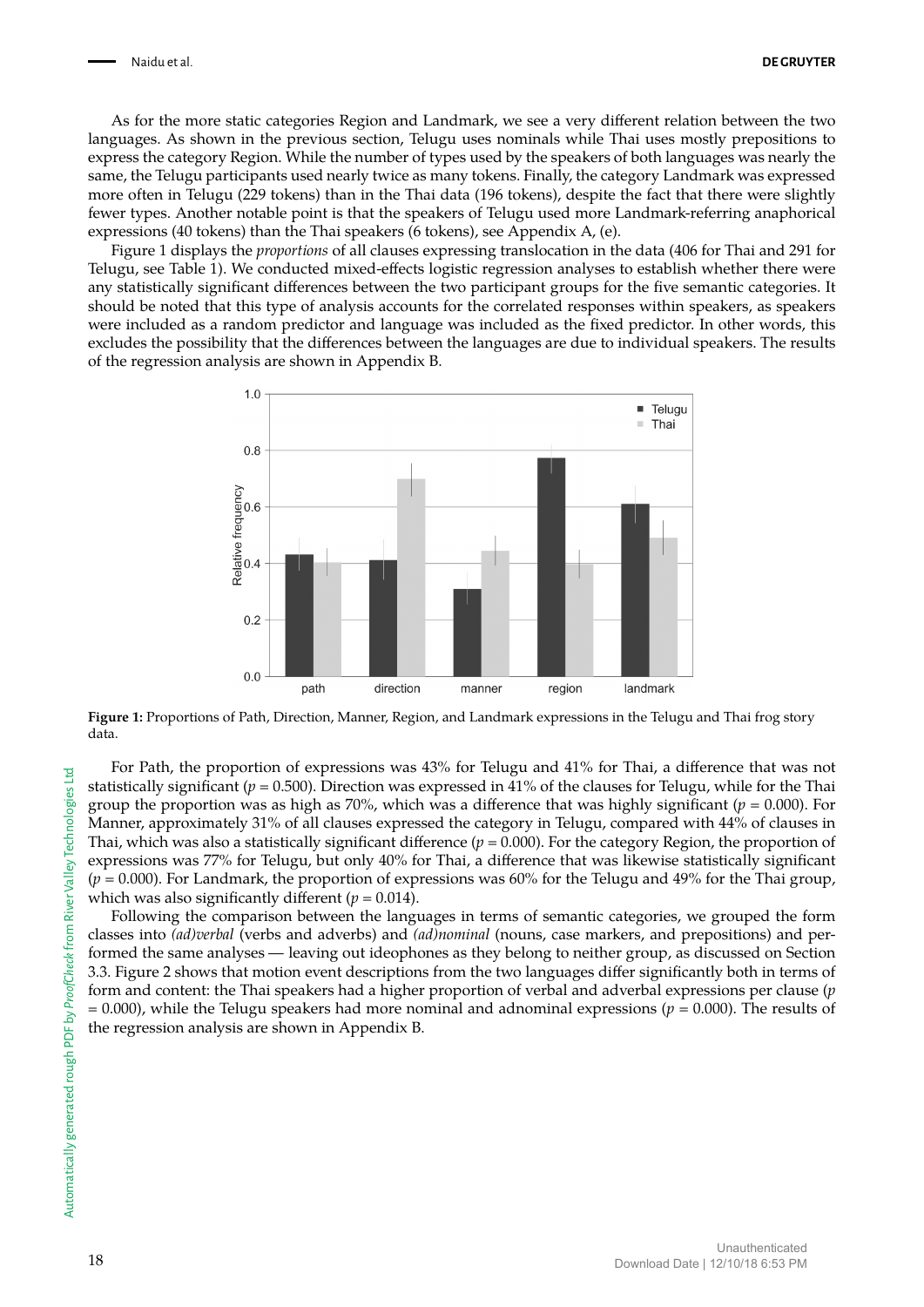

**Figure 2:** Comparing total number of (ad)verbal and (ad)nominal expressions in Telugu and Thai.

To summarize, the descriptive and inferential statistical analyses of our data allow us to make the following generalizations:

- **-** The speakers of both languages expressed the category Path almost equally often, but in different ways: while the Telugu speakers used case-marking almost exclusively, the Thai speakers preferred to express Path through verbs.
- **-** The Thai participants expressed Direction significantly more often than the Telugu narrators, as reflected in a higher number of Viewpoint-based (deictic) and Geocentric expressions. The most likely explanation for this difference between the languages is the capacity of Thai serial verb constructions to incorporate easily Direction through deictic and ascend/descend-type verbs, possibly in combination, as well as to distribute Direction over verbs and compound nominals, while these options are absent (or at least uncommon) in Telugu (see Table 2).
- **-** The category Manner was also expressed significantly more often by the Thai than the Telugu speakers, which was due above all to the greater number of verbs, and to some degree ideophones, but not adverbs. Again, the structural feature of serial verbs, with Manner-verbs in first position, and the tendency to distribute it over several form classes, are the most likely explanation for this difference.
- **-** Conversely, the Telugu speakers expressed both Region and Landmark significantly more often than the Thai speakers. This difference follows naturally from the nominal status of these expressions, as the case-markers, which serve as the default way to express Path in Telugu, require such nominals structurally.

On the whole, the results show that motion event expressions in Thai and Telugu, at least in the present data, differ significantly both in terms of content and form, and that these differences may be attributed to different structural features of the languages: serial verbs and case-marking, respectively.

# **5 Summary and conclusions**

Many have argued that we need to move beyond the constraints of the original Talmian binary typology of motion event expression (e.g. Beavers et al. 2010; Levinson and Wilkins 2006 and 2004; Croft et al. 2010; Fagard et al. 2013) due to a number of by now well-documented problems with the model. In Section 2, we focused on four such issues: additional language types, extensive variation, other relevant expressions than "verbs and satellites," and alternative analyses of the relevant semantic categories. But rather than taking these simply as weaknesses of the original model, we construed them as challenges for the theory of *Holistic Spatial Semantics*, which, despite being first proposed some 20 years ago, has been only recently applied to motion event analysis (Fagard et al. 2013; Blomberg 2014) and with promising results.

As a first step, we argued that HSS provides conceptual and analytical tools for resolving the four controversies in motion event typology. The set of seven necessary and three additional semantic categories is at least potentially universal, as they are both grounded in human embodiment and flexible enough to adapt to the conventions of particular languages (Zlatev 1997). The mapping patterns between (conventionalized) semantic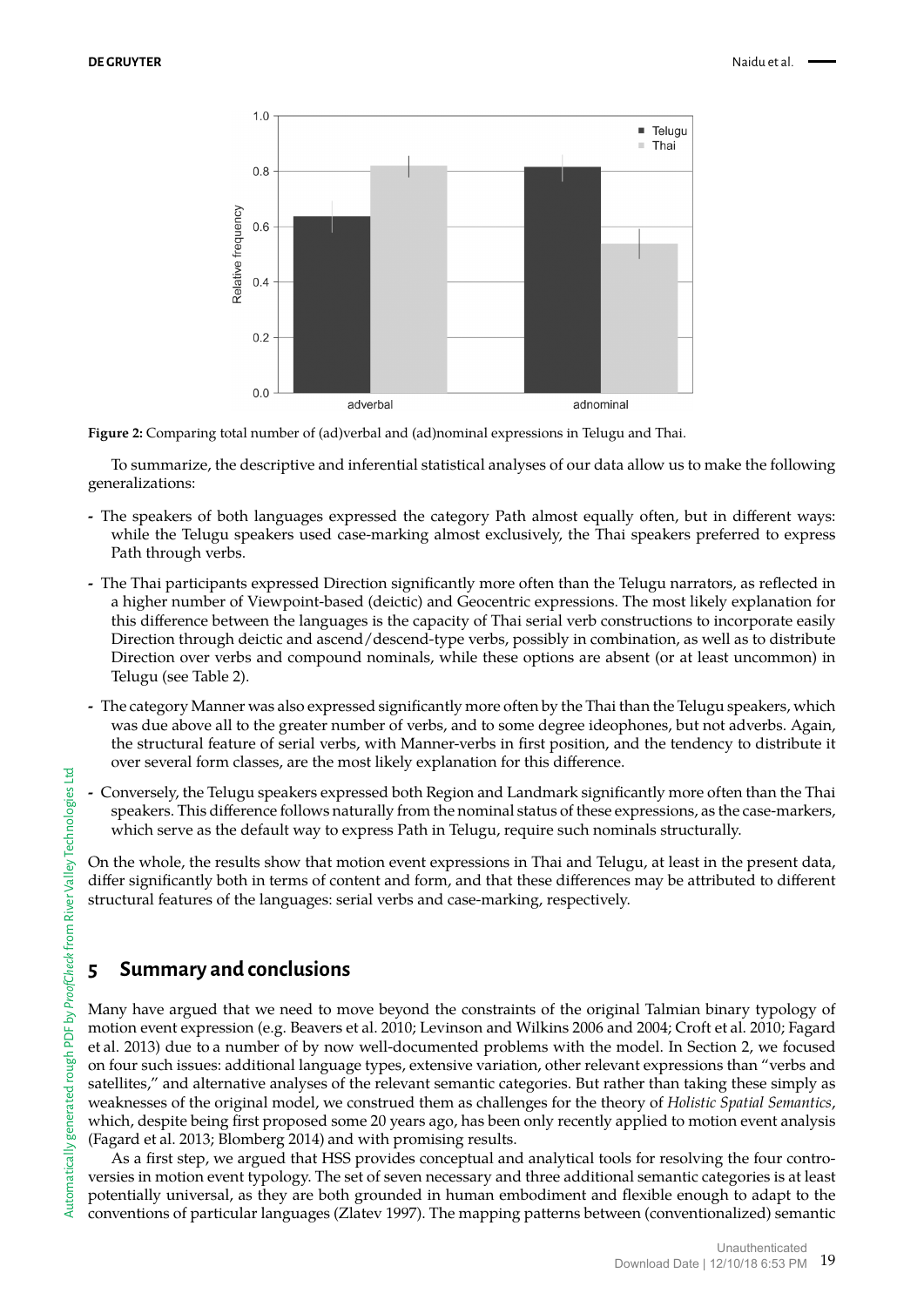categories and language-specific form classes are the HSS equivalent to constructions (Croft et al. 2010), and the options of conflation, distribution, composition, and covert expression provide an open-ended expressive potential in the domain of motion semantics, awaiting systematic comparisons across languages without prior assumptions on the number of language types. This implies the need for widening the empirical data set, using analyses based both on native-speaker intuitions and language use.

Thus, as a second step in the argumentation and to test the applicability of the HSS framework, we performed a qualitative and quantitative comparison of motion event descriptions in Thai and Telugu based on the Frog-story narrative elicitation procedure. Despite some preliminary similarities, a careful analysis of specific, comparable data showed that the two languages are indeed quite different. The Telugu participants in our study used a minimum number of Path verbs in contrast to extensive ablative and dative case marking, in combination with nominals expressing Region and/or Landmark. The Thai speakers, on the other hand, relied on serial verb constructions and, to some extent, prepositions for the expression of Path. The Thai speakers encoded Direction and Manner significantly more often than the Telugu speakers, who relied more on nominals to express the categories Region and Landmark. These differences can be straightforwardly explained given the different structural characteristics and common expression patterns in the two languages.

Overall, these qualitative and quantitative differences clearly show that the two languages should not be considered as belonging to the same type. Indeed, the main reason that one may be tempted to treat Thai and Telugu as typologically similar is due to the fact that neither fit any of the two classical types of Talmian motion event typology, which is a purely negative criterion. Once we abandon this binary "straight-jacket," we become free to cluster motion event descriptions, along with the structural patterns of specific languages, in as many types as we need, based on clearly defined criteria such as those proposed by the HSS framework.

Still, are we capable of being more specific about the expected number of language types in motion semantics? First, we need to state clearly that we do not see a conflict between a typology of language types and a typology of language constructions, as "constructions are not 'atoms' that a language can pick or leave at random" (Fagard et al. 2013: 337), but rather constitute, to repeat, structured inventories of constructions with constraints on co-occurrence. Having said this, we should emphasize that it is indeed outdated to treat languages as monolithic, reified systems — rather, they should be treated as conglomerates of more or less variable social norms and usage patterns (Berthele 2013; Zlatev and Blomberg, in press). The point is not to fall in one of the two extremes of either reifying languages or, conversely, to dispense with them altogether and only to look at individual utterances.

From such a perspective, how many different language types — understood as *clusters with distinct prototypes* — can we expect to find in a motion event typology based on our theory? We started by citing and agreeing with Beavers et al. (2010) that "any viable account should illuminate why Talmy's typology is so close to being right." Given our theoretical framework and empirical findings, we can indeed "illuminate" this, as we can make the prediction that further studies will support the original proposal that languages like Spanish and French, on the one hand, and languages like Swedish and English, on the other, correspond to *clusters* with distinct prototypes. However, these will appear as only two such clusters, while serial verb languages like Thai (e.g. Ewe and Vietnamese) and languages like Telugu (e.g. Tamil and Finnish) will fall into clusters that are distinct from these, as well as from each other, thus giving us (at least) four distinct typological prototypes. From this perspective, we can see languages like Italian (sharing features of the clusters instantiated by Spanish on the one hand and Swedish on the other) or Basque (sharing features with the clusters exemplified by Telugu on the one hand and Spanish on the other) should indeed be viewed as mixed types (e.g. Ibarretxe-Antuñano and Hijazo-Gascón 2012), making them hard to fit in any binary, or ternary, motion event typology.

#### **Acknowledgements**

We wish to thank two anonymous reviewers and Iraide Ibarretxe-Antuñano for many helpful comments on a previous version of this paper, and to Soraya Osathanonda for assistance in coding the Thai data. The work was in part supported by the project *Phenomenology and Typology of Motion* (PATOM), funded by the Swedish Research Council, grant 2015-01583.

# **List of abbreviations**

3SG third person singular ABL ablative ACC accusative

모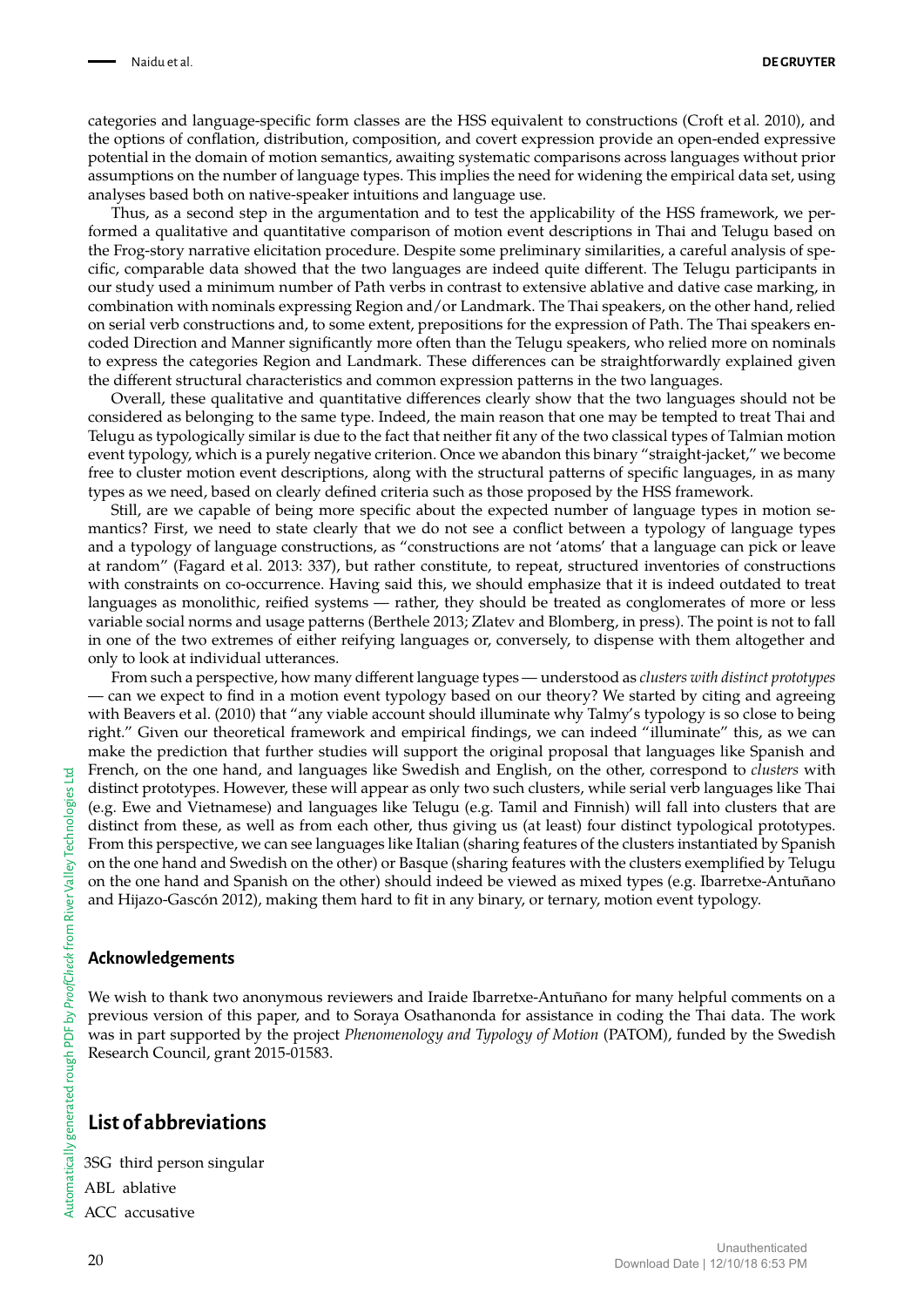Adj adjective Adv adverb AGR agreement AUX auxiliary CAUS causative DAT dative DEF definitive DEM demonstrative GC Geocentric INT interjection LM landmark LOC locative N noun NOM nominative NP noun phrase OC Object-Centered Prep preposition PRF perfect PROG progressive Pron pronoun Prt particle PST past PTCP participle SG singular V verb VC Viewpoint-Centered

# **A Appendix**

(a) **Path** types and tokens in the data: Telugu (left) and Thai (right)

| <b>Verb</b> | <i>ceerukonu</i> ('arrive'): 4 | ?30k ('exit'): 63           |
|-------------|--------------------------------|-----------------------------|
|             | tappipoovu ('escape'): 3       | taam ('follow'): 35         |
|             | bayata padu ('exit'): 2        | khâw ('enter'): 19          |
|             | <i>daafu</i> ('cross'): 1      | klàp ('return'): 14         |
|             |                                | $nii$ ('escape'): 13        |
|             |                                | <i>thuln</i> ('reach'): $4$ |
|             |                                | khâam ('cross'): 2          |
|             |                                | $phàan$ (' $pass$ '): 1     |
| Case/Prep   | <i>-ki/-ku</i> ('to'): 106     | càak ('from'): 41           |
|             | $numci$ ('from'): 68           | <i>thuln</i> ('up to'): $3$ |
|             |                                | <i>thaan</i> ('towards'): 1 |

**(b) Direction** types and tokens in the data: Telugu (left) and Thai (right)

| Verb (V |  |
|---------|--|
| Verb (G |  |

**Verb (VC)** *veɭɭu* / poovu ('go'): 59 *pay* ('go'): 156 *vaccu* ('come'): 49 *maa* ('come'): 118 **Verb (GC)** *ekku* ('ascend'): 29 *lo*ŋ ('descend'): 57 *diɡu* ('descend'): 1 *khɯ̂n* ('ascend'): 47 **Noun (OC)** *muɱduku* ('forward'): 3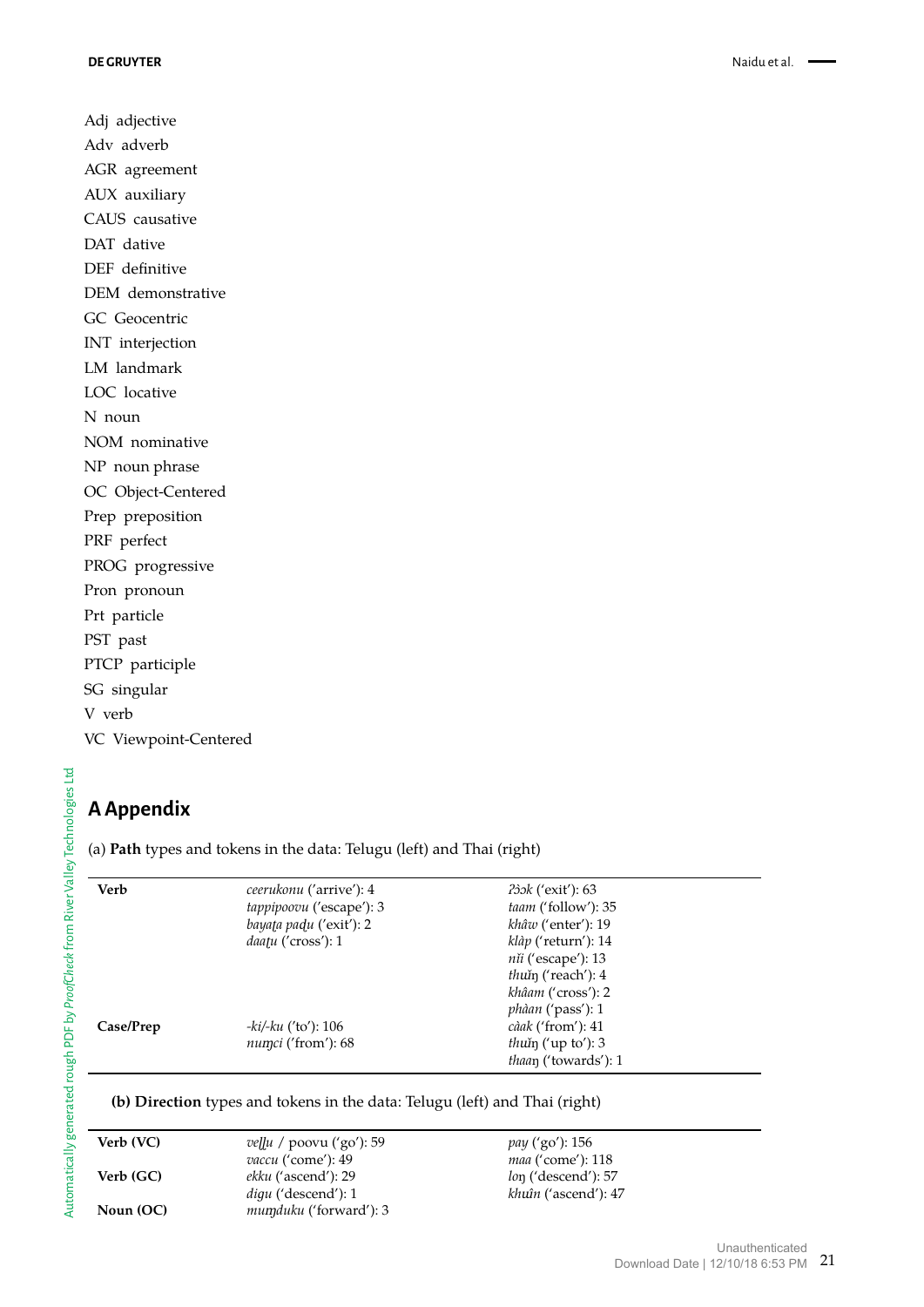*pakkaku* ('sideways'): 2

(c)**Manner** types and tokens in the data: Telugu (left) and Thai (right)

| Verb      | padu ('fall'): 53                                      | tòk ('fall'): 44                   |
|-----------|--------------------------------------------------------|------------------------------------|
|           | <i>parigettu/uruku/ parugulu tiiyu ('run')</i> :<br>19 | $w\hat{i}$ n ('run'): 41           |
|           | eguru ('fly'): $6$                                     | piin ('climb'): 20                 |
|           |                                                        | phlòo ('pop up'): 12               |
|           | paaripoovu ('flee'): 4                                 |                                    |
|           | duuku ('jump'): 2                                      | duuun ('walk'): 10                 |
|           | naqucu ('walk'): 2                                     | bin ('fly'): 9                     |
|           | paraaravu ('run away'): 2                              | kràdòot ('jump'): 9                |
|           | iidu ('swim'): 1                                       | jôn ('tiptoe'): 6                  |
|           | munigipoovu ('sink'): 1                                | lâj ('chase, follow'): 5           |
|           | $slip$ ('slip'): 1                                     | chánôok ('bend down'): 3           |
|           |                                                        | kracoon ('leap'): 2                |
|           |                                                        | rîip ('hurry'): 2                  |
|           |                                                        | $k\hat{i}$ n ('roll'): 2           |
|           |                                                        | lòn ('fall off'): 2                |
|           |                                                        | mút ('crawl, creep'): 2            |
|           |                                                        | $luj$ ('wade'): 2                  |
|           |                                                        | looj ('float'): 1                  |
|           |                                                        | rûuan ('fall'): 1                  |
|           |                                                        | lóm ('fall, collapse'): 1          |
|           |                                                        |                                    |
|           |                                                        | $l\hat{u}t$ ('slip off'): 1        |
|           |                                                        | kràphuuu ('flap'): 1               |
|           |                                                        | phùt ('pop out'): 1                |
|           |                                                        | kôm ('bow'): 1                     |
|           |                                                        | khlaan ('crawl'): 1                |
| Adverb    | bayamtoo ('frightened'): 13                            | khôykhôy ('slowly'): 9             |
|           | venjannee ('immediately'): 5                           | ruîmayruîmay ('continuously'): 8   |
|           | hatattugaa/ sadamgaa ('suddenly'): 3                   | phlâat ('accidentally'): 5         |
|           | cinnagaa/ mellagaa ('slowly'): 3                       | tòkcay ('with shock '): 3          |
|           | baadhatoo ('unhappy'): 2                               | hàanhàan ('far'): 2                |
|           | samtoosamgaa/ aanamdamtoo ('happily'):                 | rew ('quickly'): 2                 |
|           | $\mathfrak{D}$                                         |                                    |
|           | Niśśabdamgaa / sailentgaa ('silently'): 2              | hǔuasúkhǔuasuŋ ('in a rush'): 1    |
|           | aaścaryamgaa/saak ('astonishingly'): 2                 | jàj lqqy ('strongly '): 1          |
|           | gaabara ('bewildered'): 1                              | moohǒo ('with anger'): 1           |
|           | <i>ilaa</i> ('like this'): 1                           | sonson ('naughtily'): 1            |
|           | paapam ('kindly' /'poor thing'): 1                     | nînnîn ('quietly'): 1              |
|           | tomdaragaa ('quickly'): 1                              | sanùksànăan ('happily'): 1         |
|           | ulikkipadi ('quickly'): 1                              | phlán ('by accident'): 1           |
|           |                                                        | câaláwàn ('in a hurry'): 1         |
|           |                                                        | thájooy ('little by little'): 1    |
|           |                                                        | cŏm ('fall in water'): 2           |
| Ideophone | $\beta$ . ('shhhhh'): 2<br>gaba gabaa ('quickly'): 1   | hunhun ('bee sound'): 2            |
|           |                                                        |                                    |
|           |                                                        | púp, túp ('hitting surface'): 2    |
|           |                                                        | flùp, fùp ('falling, slipping'): 2 |
|           |                                                        | tuum ('hitting water'): 1          |
|           |                                                        | fùpfùp ('running'): 1              |
|           |                                                        | hôonhôon ('barking'): 1            |
|           |                                                        | duňnduňn ('popping out'): 1        |

## (d) **Region** types and tokens in the data: Telugu (left) and Thai (right)

**Noun/Prep** *loo/loopala* ('in(side)'): 132 *nay* ('in'): 78 *kiɱda* ('below'): 45 *bon* ('on, above'): 47 *bayaʈa* ('out'): 45 *thîi* ('at'): 22 *paina* ('above'): 30 *tâay* ('under'): 6 *miida* ('above/on'): 25 *nôok* ('out'): 4 *miida* ('above/on'): 25 *nôok* ('out'): 4 *daɡɡara* ('near'): 18 *khâa*ŋ ('side'): 4 *pakkana* ('side'): 11<br>*mumdu* ('front'): 4

*muɱdu* ('front'): 4 *ráwàa*ŋ ('around'): 1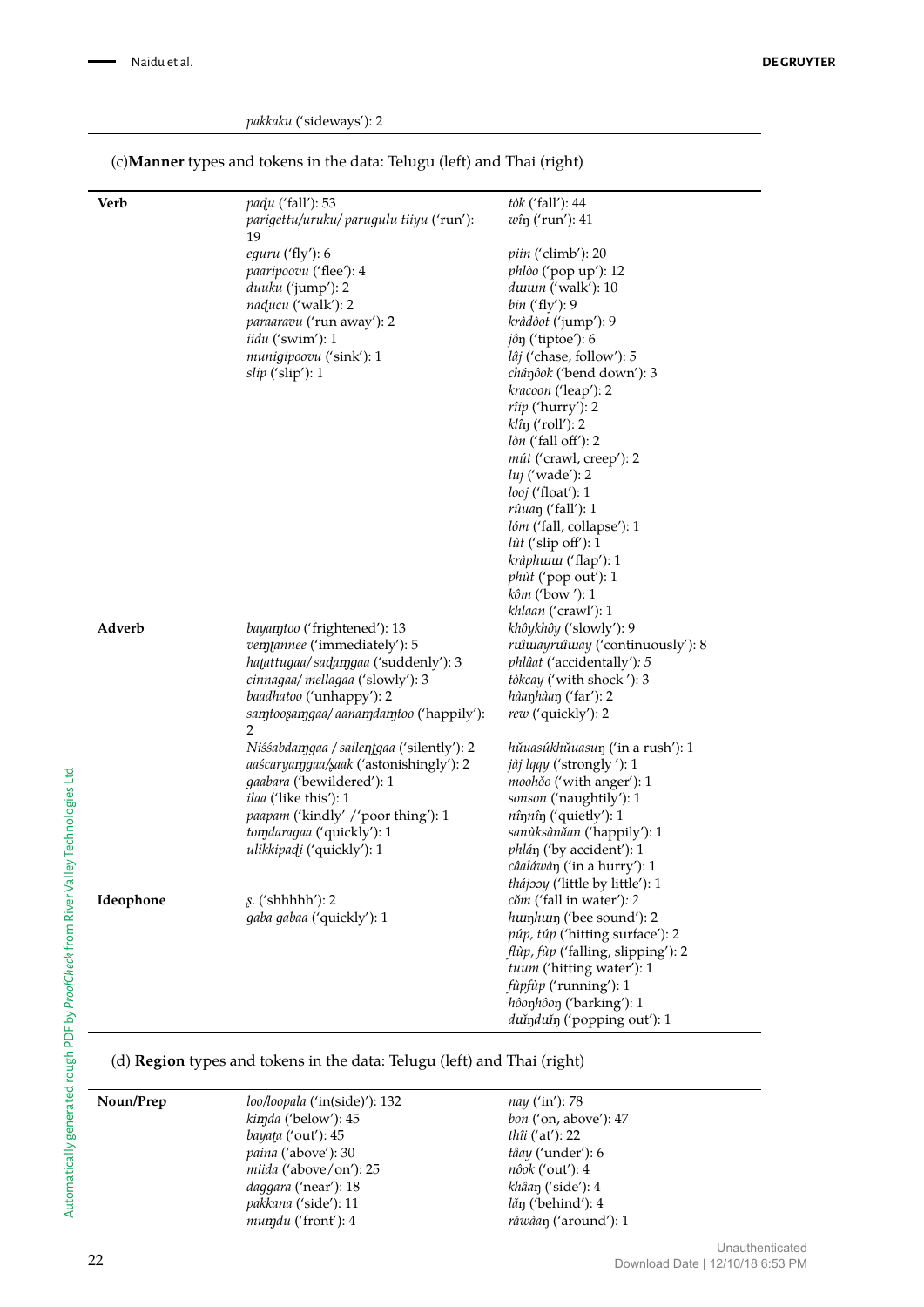*cuʈʈu* ('around'): 2 *nɯ̂ɯa* ('above'): 1 *venaka* ('back'): 2 *rôop* ('around'): 1 *civara* ('end'): 1 *lâa*ŋ ('below'): 1 *vaipu* ('side'): 1 *bɯ̂ɯa*ŋ *sǔu*ŋ ('above-side'): 1 *madhyana* ('between'): 1

#### (e) **Landmark** types and tokens in the data: Telugu (left) and Thai (right)

| ×<br>۰.<br>.<br>×<br>- - |
|--------------------------|
|--------------------------|

| Noun | amdu/daani ('it')(anaphoric): 31 | khùuat, khùuatkæw                           |
|------|----------------------------------|---------------------------------------------|
|      | cettu ('tree'): 27               | khùuatlǒo, lǒokæw, lǒo ('glass bottle'): 35 |
|      | torra ('hole'): 15               | tônmáay ('tree'): 21                        |
|      | niillu ('water'): 11             | bâan ('house'): 18                          |
|      | akkada ('there')(anaphoric): 9   | kôanhin, khoothin, hin ('rock'): 12         |
|      | illu ('home'): 9                 | náam ('water'): 12                          |
|      | kitikii ('window'): 9            | nâatàan, baan nâatàan ('window'): 10        |
|      | looya ('valley'): 9              | ran, ranphuîn ('beehive'): 8                |
|      | siisaa/glaass ('glass'): 12      | tiian ('bed'): 7                            |
|      | bokka ('hole') randhram: 7       | hûua ('head'): 6                            |
|      | banyda ('rock'): 6               | khŏonmáay ('trunk'): 5                      |
|      | konyda ('hill'): 6               | nâaphăa ('cliff'): 5                        |
|      | kommulu ('antlers'): 6           | phuíun ('ground'): 5                        |
|      | dabbaa ('box'): 5                | khăw ('horns'): 4                           |
|      | dzaadi ('jar'): 5                | nán ('that')(anaphoric): 4                  |
|      | adavi ('forest'): 4              | pàa ('forest'): 4                           |
|      | moddu ('log'): 4                 | phroon, phroonmáay ('tree hollow'): 4       |
|      | ruum ('room'): 4                 | roontháaw ('shoe'): 3                       |
|      | bed ('bed'): 3                   | æænnáam ('pond'): 2                         |
|      | gutta ('hillock'): 3             | bòobun, bun ('lake'): 2                     |
|      | kolanu ('lake'): 3               | hěew ('chasm'): 2                           |
|      | komma ('branch'): 3              | hônnoon ('bedroom'): 2                      |
|      | netti ('head'): 3                | lamthaan ('creek'): 2                       |
|      | oddu ('shore'): 3                | níi ('this') (anaphoric): 2                 |
|      | suus ('shoes'): 3                | ruu ('hole'): 2                             |
|      | teenetuttu ('honeybee'): 3       | sŭuan ('park'): 2                           |
|      | raayi ('stone'): 2               | bàa ('shoulder'): 1                         |
|      | vastuvulu ('things'): 2          | booriween ('area'): 1                       |
|      | sthaavaram ('place'): 2          | fàamuuu ('palm'): 1                         |
|      | baaks ('box'): 1                 | hôn ('room'): 1                             |
|      | bhujaalu ('shoulders'): 1        | kâwîi ('chair'): 1                          |
|      | bhuumi ('land'): 1               | khànà ('group'): 1                          |
|      | saaks ('socks'): 1               | koo tônmáay ('bush'): 1                     |
|      | $tub$ ('tub'): 1                 | mæænáam ('river'): 1                        |
|      | vala ('net'): 1                  | $m\$ uak ('hat'): $1$                       |
|      |                                  | $n$ <i>a</i> $x$ <i>andin</i> ('hill'): 1   |
|      |                                  | don ('barrel'): 1                           |
|      |                                  | phûm ('shrubbery'): 1                       |
|      |                                  | rábiian ('balcony'): 1                      |
|      |                                  | roontháawbúut ('boot'): 1                   |
|      |                                  | suuuâ ('shirt'): 1                          |
|      |                                  | sùtthaan ('end of the road'): 1             |
|      |                                  | tônjâa ('bush'): 1                          |

# **B Appendix**

(1) Results for the five categories from the binomial regression analysis, with Telugu represented by the Intercept, and compared to Thai; significant differences are observed for Direction and Manner (with higher values for Thai) and for Region and Landmark (with higher values for Telugu).

|      | Fixed effects: |                      |             |                                      |       |
|------|----------------|----------------------|-------------|--------------------------------------|-------|
| Path | (Intercept)    | Estimate<br>$-0.273$ | SЕ<br>0.119 | $\overline{\phantom{a}}$<br>$-2.295$ | 0.022 |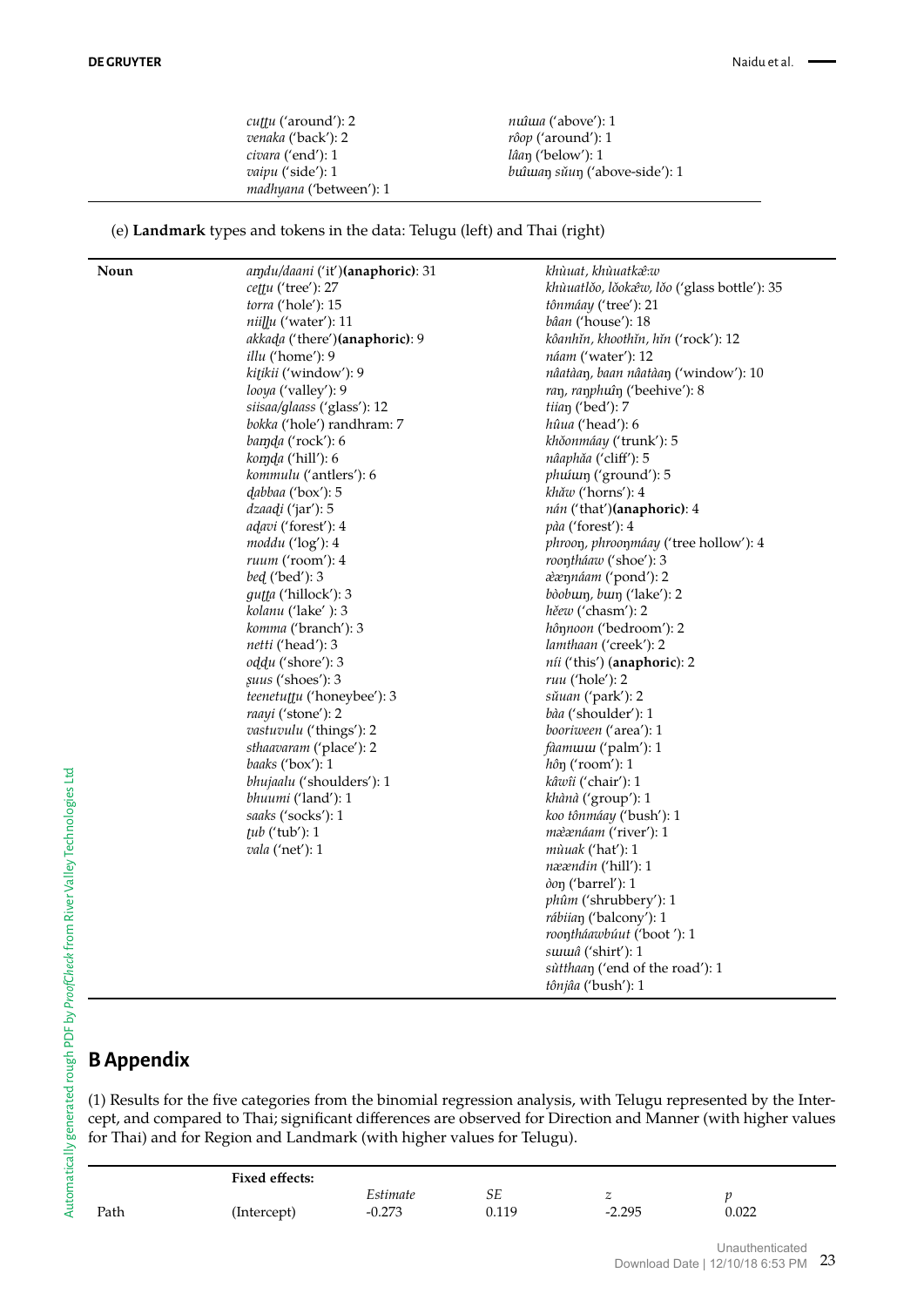|           | Thai        | $-0.116$ | 0.156 | $-0.744$ | 0.460 |
|-----------|-------------|----------|-------|----------|-------|
| Direction | (Intercept) | $-0.356$ | 0.146 | $-2.432$ | 0.015 |
|           | Thai        | 1.200    | 0.201 | 5.971    | 0.000 |
| Manner    | (Intercept) | $-0.802$ | 0.132 | $-6.076$ | 0.000 |
|           | Thai        | 0.581    | 0.171 | 3.405    | 0.001 |
| Region    | (Intercept) | 1.229    | 0.143 | 8.593    | 0.000 |
|           | Thai        | $-1.648$ | 0.177 | $-9.317$ | 0.000 |
| Landmark  | (Intercept) | 0.418    | 0.140 | 3.243    | 0.001 |
|           | Thai        | $-0.486$ | 0.185 | $-2.628$ | 0.009 |

**(2)** Results from the regression analysis, showing significantly more (ad)verbal expressions per clause in the Thai data, and significantly more (ad)nominal in the Telugu data.

|             | Fixed effects: |          |           |          |       |  |
|-------------|----------------|----------|-----------|----------|-------|--|
|             |                | Estimate | <b>SE</b> | z        |       |  |
| (ad) verbal | (Intercept)    | 0.565    | 0.123     | 4.602    | 0.000 |  |
|             | Thai           | 0.953    | 0.178     | 5.343    | 0.000 |  |
| (ad)nominal | (Intercept)    | 1.489    | 0.157     | 9.462    | 0.000 |  |
|             | Thai           | $-1.334$ | 0.190     | $-7.013$ | 0.000 |  |

# **Notes**

1 In Telugu, the case marker *ki* has undergone considerable semantic extension and serves multiple case functions that include non-spatial meanings (Subbarao and Bhaskararao 2004). For the present analysis, we gloss it as Dative, even when its specific meaning is that of Allative (indicating the End value of category Path, see Section 3).

2 At least this is so when expressing a "simplex" motion event. It is possible for what Takahashi (2009) calls "arrival verbs" like *thɯ̌*ŋ ('reach') and *yùt* ('stop') to follow such a sequence, giving rise to a complex motion event, where "the two components express different, albeit serial, events (i.e. locomotion and arrival)" (ibid: 181)

3 E.g. "Anything that is not a verb root but encodes an event component will be analyzed as a satellite." (Croft et al. 2010: 206)

4 We should emphasize that the relevant sense of boundedness is here spatial rather than temporal, corresponding to the notion of q(uality)-boundedness rather than to t(emporal) boundedness in Croft (2012) two-dimensional model of aspect. Thus, for example: *He went to school* and *He was going to school*, are equally q-bounded, expressing Path:End, through the combination of the preposition and Landmark-nominal, even though they differ in t-boundedness, an aspectual distinction that we treat as orthogonal (Zlatev et al. 2010) and do not address in this paper.

5 It can be noted that there is no special semantic category devoted to the expression of translocation vs. location, as this distinction falls out from the combination of the categories of Path/Direction, and Motion, with translocation always invoving both, while location only the latter, with either negative or positive value.

6 In effect, this is a generalization of the notion of "double framing" (Croft et al. 2010) since it is not only Path that can be expressed in two (or more) morphemes, but any of the other categories as well. Note also that distinguishing the categories Path and Region allows us to make a clear distinction between prepositions in French that express Path (*de* 'from' and *á* 'to'), often together with the verb (Blomberg 2014), and those that express overtly only Region (*dans*, 'in') (see Aurnague 2015).

7 The Telugu data used was collected as part of a project on *Spatial Semantic Knowledge and Use among Multilinguals* (2009–2012) funded by Department of Science and Technology (Government of India). The Thai data was originally collected by the *First Language Acquisition of Thai* (2000–2001) project, funded by the Swedish Foundation for Internationalization of Research (STINT), in cooperation with Chualongkorn University.

8 See Zlatev and Yangklang (2004) for details on how the Thai transcriptions were obtained and segmented into utterances, clauses, and words. The Telugu descriptions were analyzed similarly, using the criterion that each clause should have only one finite verb. The coding of the Telugu data was performed by the first author, a native speaker of Telugu, and of the Thai data by the second author, together with a Thai project assistant, Soraya Osathanonda.

9 We have no explanation of why the Thai participants provided more detailed descriptions than the Telugu participants apart from observing that the first used a physical copy of the stimulus book while the latter used a digital copy, which may possibly have led them to construe the narrative in a more picture-by-picture manner.

10 This seems to be the case for every "adverbial noun" apart from *loo* ('in'), which may indicate that the latter has gone further in grammaticalization, becoming a regular postposition.

11 Apart from Direction, these two verbs also involve Manner, as there is an implication of *volitional movement*. For instance, the verb *ekku* ('ascend') is needed to express the event of intentionally going up the stairs or up the tree, where using the deictic verb *veɭɭu* ('go') would not be adequate. Similarly, *diɡu* ('descend') would not be appropriate in the case of falling, clearly a non-volitional case of "descending."

12 An expression such as *thɯ̌*ŋ expressing Path:End (see Section 4.2.1) could follow this sequence, but while we agree with Takahashi (2009) that it could in principle function as an "arrival verb" *thɯ̌*ŋ ('reach'), in all cases in our data it was followed by a nominal, making it more straightforward to treat it as a "terminative" preposition.

13 The verb combinations in examples (31d) and (31e) would be grammatical if there were a clause break after the deictic verb *maa*, interpreting what follows as a purpose clause with an elliptic subjunction "s/he came, so as to climb (up)."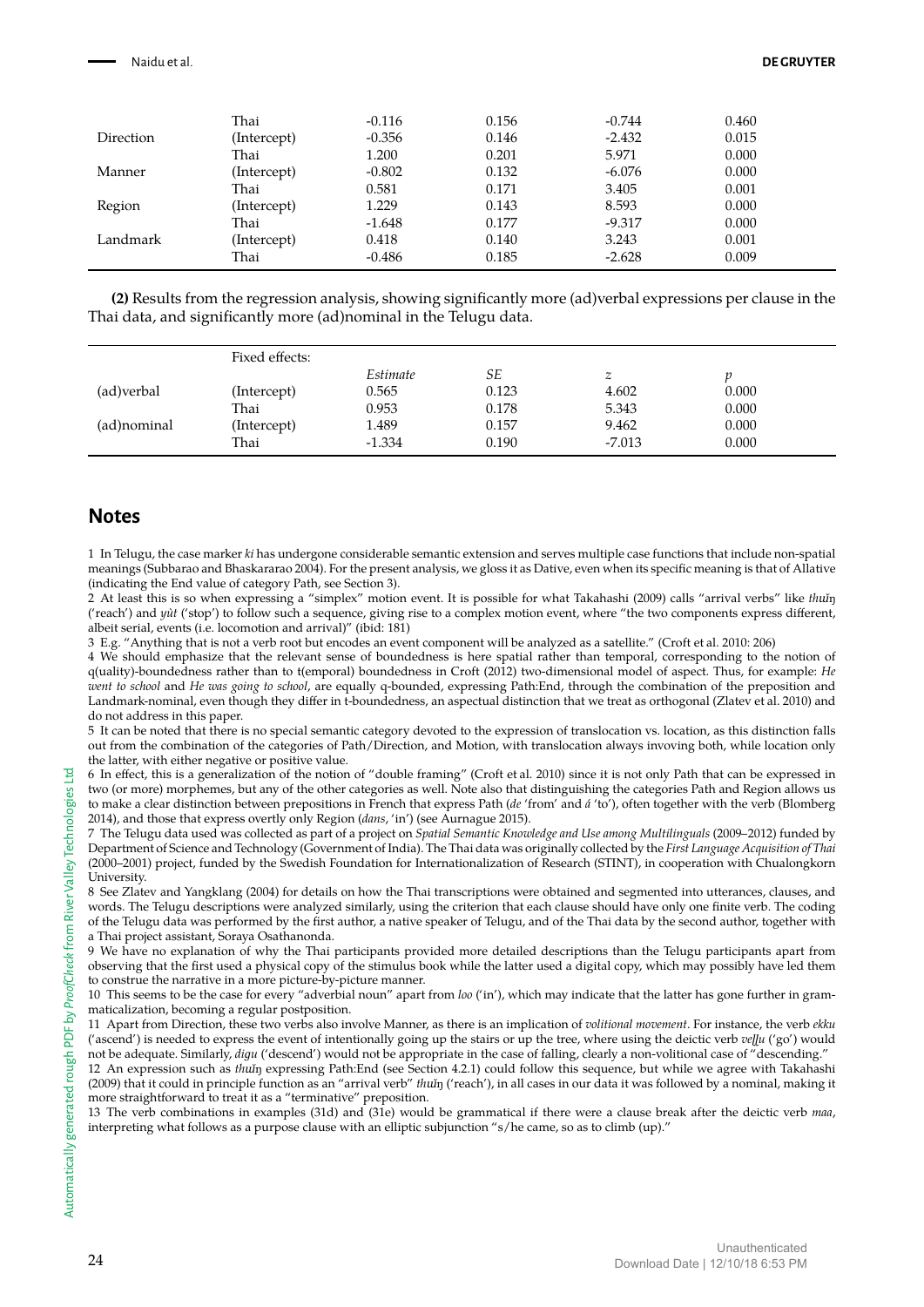# **References**

- Ameka, F. K. & J. Essegbey. 2006. Elements of the grammar of space in Ewe. In S. C. Levinson & D. P. Wilkins (eds.), *Grammars of space: Explorations in cognitive diversity*, 359–399. Cambridge: Cambridge University Press.
- Ameka, F. K. & J. Essegbey. 2013. Serialising languages: Satellite-framed, verb-framed or neither. *Ghana Journal of Linguistics* 2(1). 19–38.
- Aske, J. 1989. Path predicates in English and Spanish: A closer look. *Annual Meeting of the Berkeley Linguistics Society* 15. 1–14.
- Aurnague, M. 2015. *Motion verbs and special PPs in French: From Spatio-temporal structure to asymmetry and goal bias*. Doctoral dissertation, CLLE-ERSS.
- Barðdal, J. 2013. Construction-based historical-comparative reconstruction. In T. Hoffmann & G. Trousdale (eds.), *The Oxford handbook of construction grammar*, 438–457. Cambridge: Cambridge University Press.
- Beavers, J., B. Levin & S. W. Tham. 2010. The typology of motion events revisited. *Journal of Linguistics* 46. 331–377.
- Berman, R. A. & D. I. Slobin (eds). 1994. *Relating events in narrative: A cross-linguistic developmental study*. Hillsdale: Lawrence Erlbaum.
- Berthele, R. 2013. Disentangling manner and path: Evidence from varieties of German and Romance. In J. Goschler & A. Stefanowitsch (eds.), *Variation and change in the encoding of motion events*, 41–55. Amsterdam: John Benjamin.
- Blomberg, J. 2014. *Motion in Language and Experience: Actual and Non-Actual Motion in Swedish, French and Thai*. Doctoral dissertation. Lund: Lund University.
- Bohnemeyer, J., N. J. Enfield, J. Essegbey, I. Ibarretxe-Antunano, S. Kita, F. Lupke & F. Ameka. 2007. Principles of event segmentation in language: The case of motion events.*Language* 83(3). 495–532.
- Chen, Liang & J. Guo. 2009. Motion events in Chinese novels: Evidence for an equipollently-framed language. *Journal of Pragmatics* 41(9). 1749–1766.
- Croft, W. 2003. *Typology and universals*. Cambridge: Cambridge University Press.
- Croft, W. 2012. *Verbs: Aspect and causal structure*. Oxford: Oxford University Press.
- Croft, W., J. Barðdal, W. Hollmann, V. Sotirova & C. Taoka. 2010. Revising Talmy's typological classification of complex event constructions. In H. Boas (ed.), *Contrastive construction grammar*, 201–235. Amsterdam: John Benjamins.
- DeLancey, S. 1981. An interpretation of split ergativity and related patterns.*Language* 57(3). 626–657.
- Dingemanse, M. 2012. Advances in the cross-linguistic study of ideophones.*Language and Linguistics Compass* 6(10). 654–672.
- Duggirala, V. 2011. Verbs of motion and language use: Reflections on research frameworks. In R. K. Mishra & N. Srinivasan (eds.),*Languagecognition interface: State of the art*, 158–179. Muenchen: Lincom Europa.
- Duggirala, V. 2016. On the iconicity of ideophones in Telugu. Poster presented at the *International Symposium on Mimetics in Japanese and Other Languages of the World*. Tachikawa, Tokyo.
- Ekström, J. 2015. *The expression of non-actual motion in Swedish Sign Language*. BA Thesis. Lund: Lund University.
- Fagard, B., J. Zlatev, A. Kopecka, M. Cerruti & J. Blomberg. 2013. The expression of motion events: A quantitative study of six typologically varied languages. *Annual Meeting of the Berkeley Linguistics Society* 39(1). 364–379.
- Garrett, A. 1990. The origin of NP split ergativity.*Language* 66(2). 261–296.
- Heine, B. & T. Kuteva. 2007. *The genesis of grammar: A reconstruction*. Oxford: Oxford University Press.
- Ibarretxe-Antuñano, I. 2004. Language typologies in our language use: The case of Basque motion events in adult oral narratives. *Cognitive Linguistics*15(3). 317–349.
- Ibarretxe-Antuñano, I. 2009. Path salience in motion events. In J. Guo, E. Lieven, N. Budwig, S. Ervin-Tripp, K. Nakamura & S. Őzçalişkan (eds.), *Crosslinguistic approaches to the psychology of language: Research in the tradition of Dan Isaac Slobin*, 403–414. New York: Psychology Press.
- Ibarretxe-Antuñano, I. 2017. Basque ideophones from a typological perspective. *Canadian Journal of Linguistics* 62(2). 196–220.
- Ibarretxe-Antuñano, I. & A. Hijazo-Gascón. 2012. Variation in motion events: Theory and applications. In L. Filipovic & K. Jaszczolt (eds.), *Space and time in languages and cultures: Linguistic diversity*, 349–371. Amsterdam: Benjamins.
- Imbert, C. 2012. Path: Ways typology has walked through it.*Language and Linguistics Compass* 6(4). 236–258.
- Indrambarya, K. 1995. Are there prepositions in Thai? In M Alves (ed.), *Papers from the third annual meeting of the southeast Asian linguistic society*, 101–118. Arizona: Arizona State University.
- Intrarat, C. 1996. *Grammaticalization of Verbs into Prepositions in Thai*. PhD dissertation. Bangkok: Chulalongokorn University.
- Jackendoff, R. 1992. *Semantic structures*. Cambridge: MIT Press.
- Krishnamurti, B. & J. P. L. Gwynn. 1985. *A grammar of modern Telugu*. Delhi: Oxford University Press.
- Langacker, R. W. 1987. *Foundations of cognitive grammar: Theoretical prerequisites*, vol. 1. Stanford: Stanford University Press.
- Levinson, S. C. 2003. *Space in language and cognition: Explorations in cognitive diversity*, vol. 5. Cambridge: Cambridge University Press.
- Levinson, S. C. & D. P. Wilkins. 2006. *Grammars of space: Explorations in cognitive diversity*. Cambridge: Cambridge University Press.
- Matsumoto, Y., et al. 2003. Typologies of lexicalization patterns and event integration: Clarifications and reformulations. In S. Chiba (ed.),
- *Empirical and theoretical investigations into language: A festschrift for Masaru Kajita*, 403–418. Tokyo: Kaitakusha.
- Mayer, M. 1969. *Frog, where are you?*. New York: Dial Press.
- Naidu, V. & V. Duggirala. 2011. On verbalizing motion in Telugu. *Indian Linguistics* 72. 180–194.
- Özcaliskan, S. 2013. Ways of crossing a spatial boundary in typologically distinct languages. *Applied Psycholinguistics* 36(2). 485–508. Panupong, V. 1989. *The structure of Thai: Grammatical system*. Bangkok: Ramkhamhaeng University.
- Prasithrathsint, A. 2010. Grammaticalization of nouns into prepositions in Thai. *Journal of Language and Linguistics* 28(2). 68–83.
- Regier, T. 1996. *The human semantic potential: Spatial language and constrained connectionism*. Cambridge: The MIT Press.
- Sinha, C. & T. Kuteva. 1995. Distributed spatial semantics. *Nordic Journal of Linguistics*18(2). 167–199.
- Slobin, D. I. 2004. The many ways to search for a frog: Linguistic typology and the expression of motion events. In S. Stromqvist & L. Verhoeven (eds.), *Relating events in narrative: Typological and contextual perspectives*, 219–258. Mahwah: Erlbaum.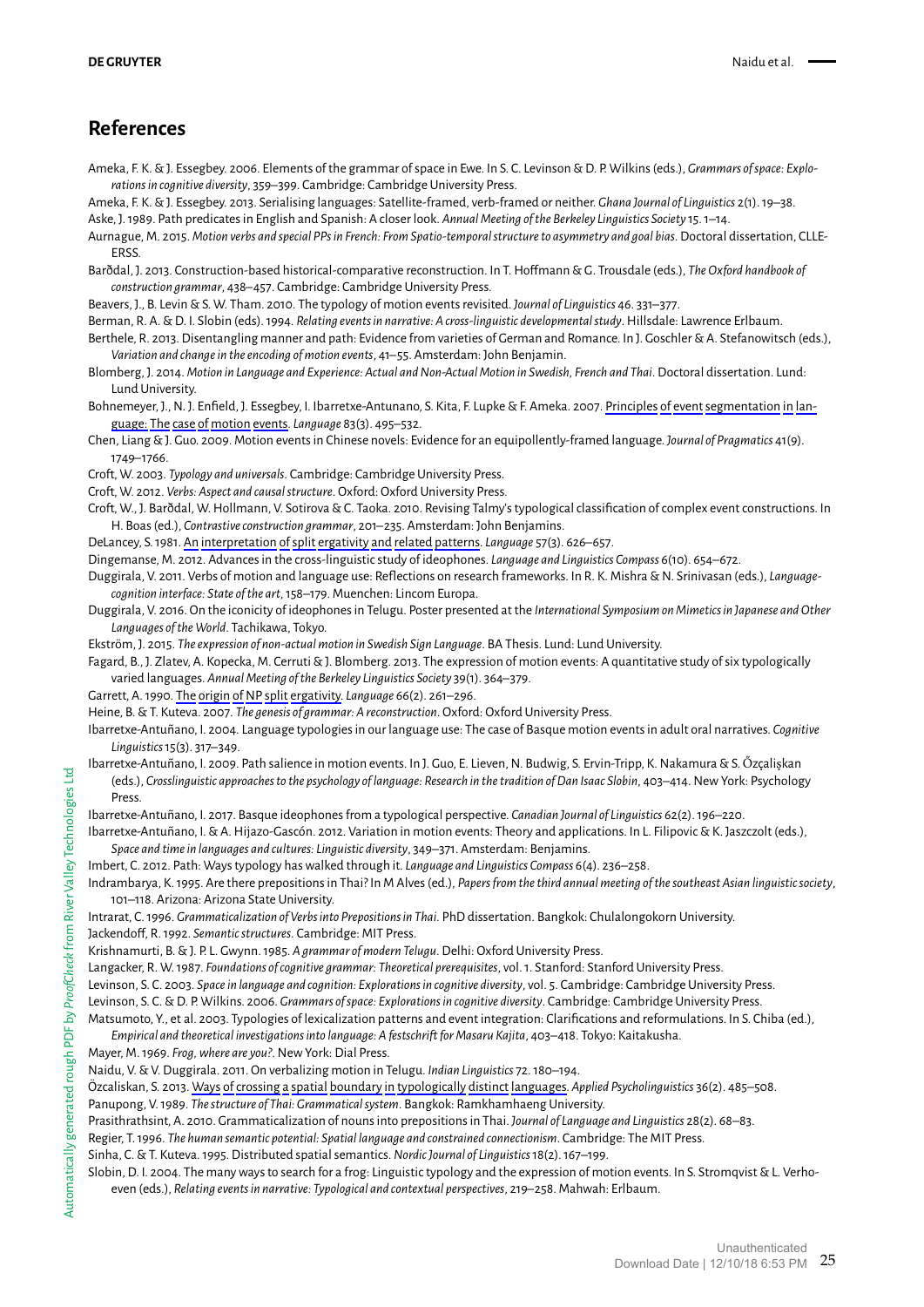Slobin, D. I. 2006. What makes Manner of Motion salient? Explorations in linguistic typology, discourse, and cognition. In M. Hickmann & S. Robert (eds.), *Space in languages: Linguistic systems and cognitive categories*, 59–81. Amsterdam: John Benjamins.

Slobin, D. I. 2017. Typologies and languages use. In I. Ibarretxe-Antuñano (ed.), *Motion and space across languages and applications*, 419–446. Amsterdam: Benjamins.

Slobin, D. I. & N. Hoiting. 1994. Reference to movement in spoken and signed languages: Typological considerations. *Annual Meeting of the Berkeley Linguistics Society* 20(1). 487–505.

Slobin, D. I., I. Ibarretxe-Antunano, A. Kopecka & A. Majid. 2014. Manners of human gait: A crosslinguistic event naming study. *Cognitive Linguistics* 25(4). 701–741.

Strömqvist, S. & L. T. Verhoeven (eds). 2004. *Relating events in narrative: Typological and contextual perspectives*, vol. 2. Mahwah: Erlbaum.

Subbarao, K. V. & P. Bhaskararao. 2004. Non-nominative subjects in Telugu. In K. V. Subbarao & P. Bhaskararao (eds.), *Typological studies in language: Non-nominative subjects*, 161–196. Amsterdam: John Benjamins.

Subrahmanyam, P. S. 1971. *Dravidian verb morphology: A comparative study*. Annamalainagar: Annamalai University.

Takahashi, K. 2009. Arrival expression in Thai. *Journal of the Southeast Asian Linguistics Society* 2. 175–193.

Talmy, L. 1985. Lexicalization patterns: Semantic structure in lexical forms. In T. Shopen (ed.),*Language typology and syntactic description, volume 3: Grammatical categories and the Lexicon*. Cambridge: Cambridge University Press.

Talmy, L. 1991. Path to realization: A typology of event conflation. *Annual Meeting of the Berkeley Linguistics Society* 17(1). 480–519.

Talmy, L. 2000a. *Toward a cognitive semantics: Concept structuring systems*, vol. 1. Cambridge: MIT press.

Talmy, L. 2000b. *Toward a cognitive semantics: Typology and process in concept structuring*, vol. 2. Cambridge: MIT Press.

Talmy, L. 2009. Main verb properties and equipollent framing. In J. Guo, E. Lieven, N. Budwig, S. Erwin-Tripp, K. Nakamura & S. ŐZçaliskan

(eds.), *Cross-linguistic approaches to the psychology of language: Research in the tradition of Dan Isaac Slobin*, 389–402. New York: Psychology Press.

Thepkanjana, K. 1986. *Serial Verb Construction in Thai*. Doctoral dissertation. Ann Arbor: University of Michigan.

Wagemans, J., J. H. Elder, M. Kubovy, S. E. Palmer, M. A. Peterson, M. Singh & R. von der Heydt. 2012. A century of Gestalt psychology in visual perception: I. Perceptual grouping and figure–Ground organization. *Psychological Bulletin* 138(6). 1172–1217.

Wälchli, B. 2001. *A typology of displacement (with special focus on Latvian)*. Sprachtypologie und Universalienforschung 54(3). 298–323.

Zlatev, J. 1997. *Situated embodiment: Studies in the emergence of spatial meaning*. Stockholm: Gotab.

Zlatev, J. 2003. Holistic spatial semantics of Thai. In E. Casad & G. Palmer (eds.), *Cognitive linguistics and Non-Indo-European languages*, 305–336. Berlin: Mouton De Gruyter.

Zlatev, J. 2007. Spatial semantics. In D. Geeraerts & H. Cuyckens (eds.), *The Oxford handbook of cognitive linguistics*, 318–350. Oxford: Oxford University Press.

Zlatev, J. & J. Blomberg. 2016. Embodied intersubjectivity, non-actual motion expressions and the sedimentation of meaning. *Nordic Journal of Linguistics* 39(2). 1–24.

Zlatev, J. and Blomberg, J. in press. *Norms of language: What kinds and where from? Insights from phenomenology.* In A. Mäkilähde and V. Leppänen (eds.), Norms and normativity in language and in linguistics. Amsterdam: Benjamins.

Zlatev, J., J. Blomberg & C. David. 2010. Translocation, language and the categorization of motion. In V. Evans & P. Chilton (eds.),*Language, cognition, and space: The state of the art and new directions*, 389–418. London: Equinox.

Zlatev, J. & C. David. 2003. Motion event constructions in Swedish, French and Thai: Three different language types. *Manusya: Journal of Humanities* 6. 18–42.

Zlatev, J., V. Naidu, J. Blomberg & V. Duggirala. 2015. *Motion in Thai and Telugu: Two* "*deviant*" *languages? Presented at SALC5*. Trondheim: University of Trondheim.

Zlatev, J. & P. Yangklang. 2004. A third way to travel. In S. Strömqvist & L. Verhoeven (eds.), *Relating events in narrative: Typological and contextual perspectives*, 191–218. Mahway: Lawrence Ernbaum.

Zvelebil, K. V. 1977. *A sketch of comparative dravidian morphology (part I)*. Mouton: The Hague.

# **Bionotes**

**Viswanatha Naidu** is an assistant professor at the University of Hyderabad and working towards his PhD in Linguistics at the University of Gothenburg. His primary research interests are within the area of cognitive linguistics, specifically motion event typology, cutting and breaking events, and body part categorization, with focus on Dravidian languages.

**Jordan Zlatev** is a professor of General Linguistics at Lund University, working at the Division for Cognitive Semiotics of the Centre for Languages and Literature. His research focuses on consciousness and language in relation to other semiotic systems like gestures and depiction. He is the author of Situated Embodiment (1997), co-editor of *The Shared Mind* (2008) and *Moving Ourselves, Moving Others* (2012), and has published over 80 articles in peer-reviewed journals and books. He is editor-in-chief of *Public Journal of Semiotics*.

 $E$